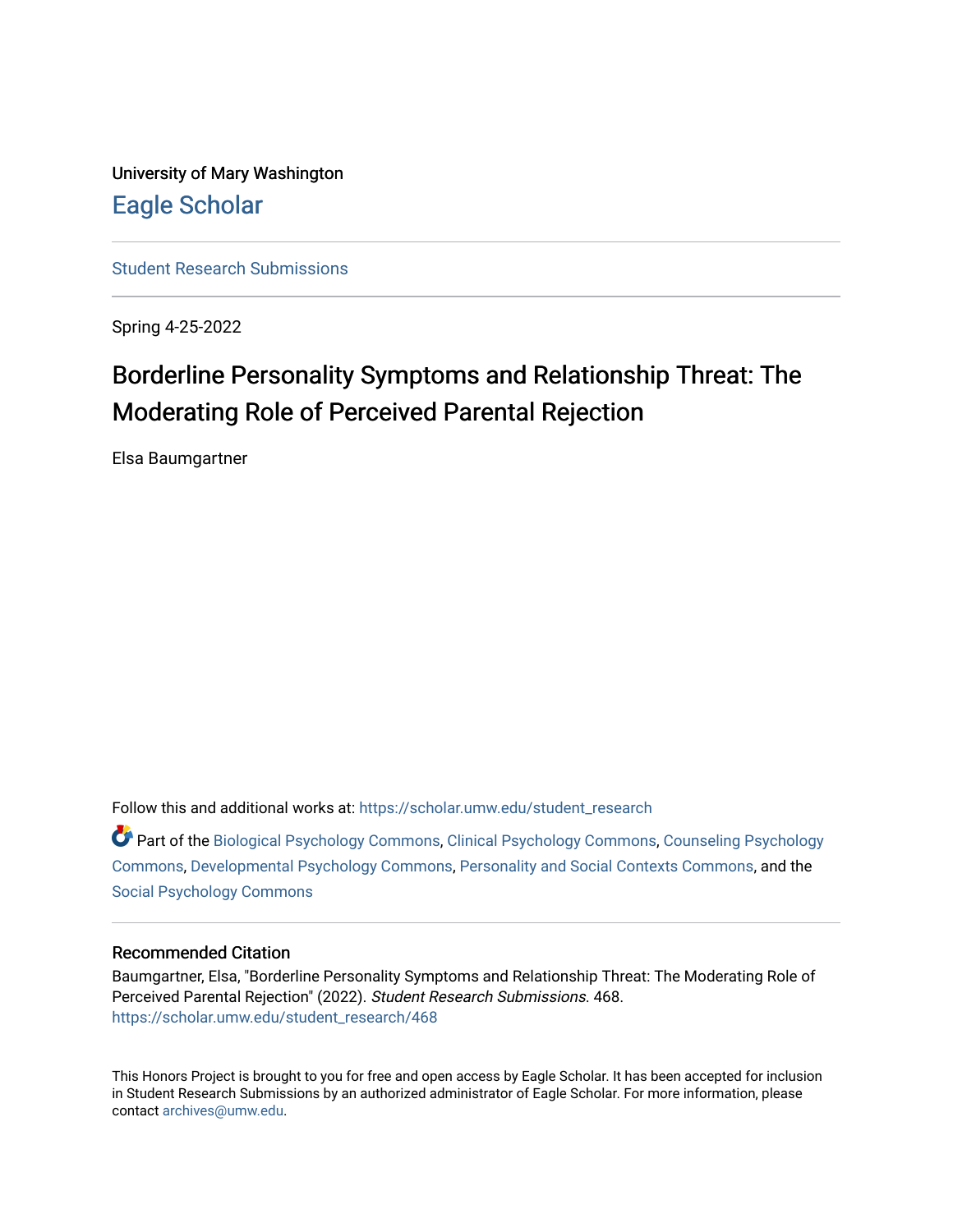# **Borderline Personality Symptoms and Relationship Threat: The Moderating Role of**

# **Perceived Parental Rejection**

Elsa J. Baumgartner

University of Mary Washington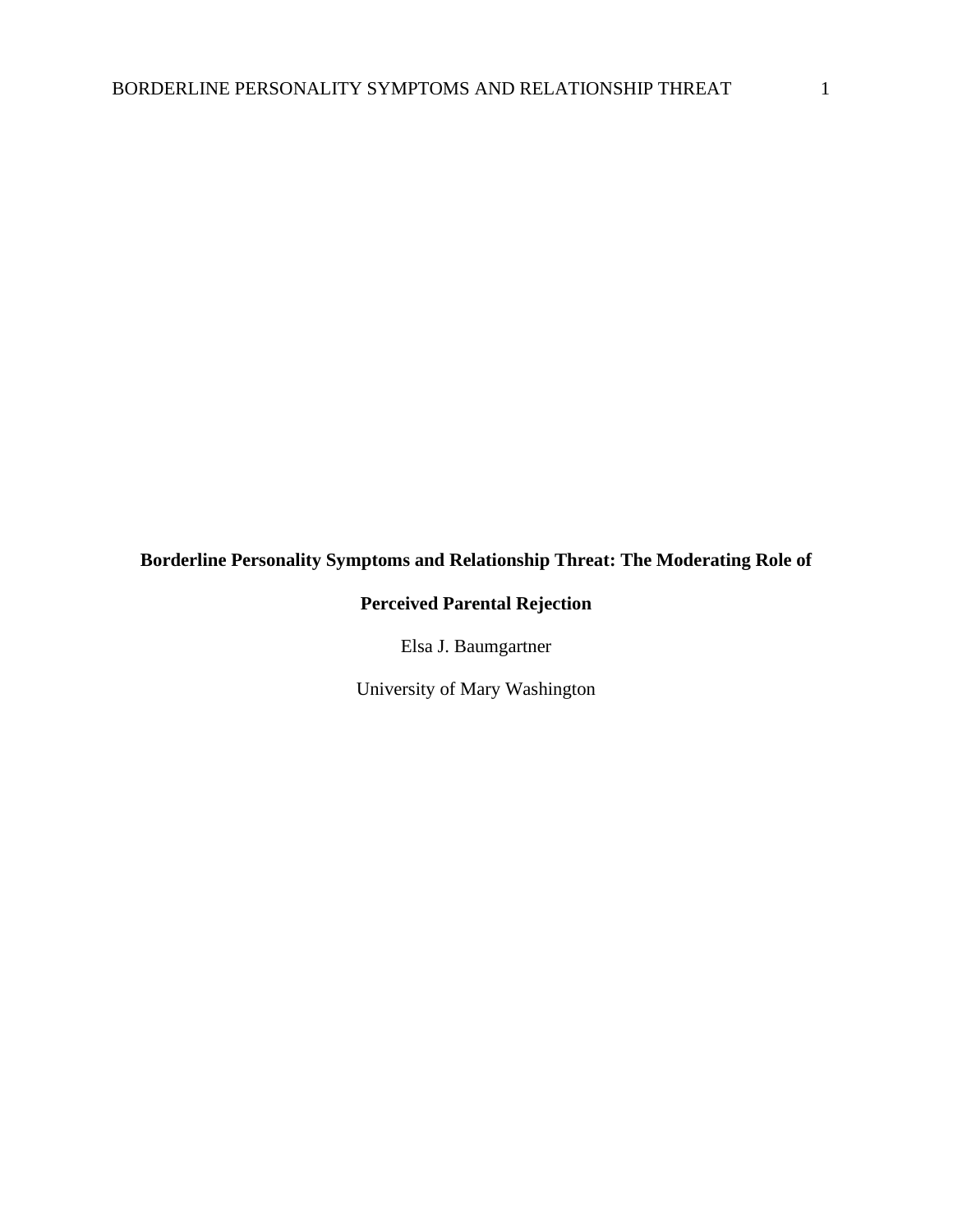#### **Abstract**

Individuals with borderline personality disorder (BPD) often perceive relationship threats more intensely, resulting in increased emotional reactivity. However, this link has never been examined with physiological measures in "real time," nor have reports of perceived parental rejection ever been investigated as a potential moderator of this link. To fill this gap, the present study induced romantic relationship threat, after which participants completed an emotional reactivity task while electroencephalography data were recorded. Results reveal that higher levels of BPD features were associated with increased emotional reactivity, indicated by larger late positive potential (LPP) amplitudes, to negative stimuli in the face of a romantic relationship threat. Results also indicate that perceived parental rejection moderates said link, in that individuals with high BPD features and high perceived parental rejection have decreased emotional reactivity to negative stimuli following a relationship threat. Findings have implications for treatment of BPD clients who have experienced parental rejection in childhood, as well as implications for couples' counseling in the face of relationship threat.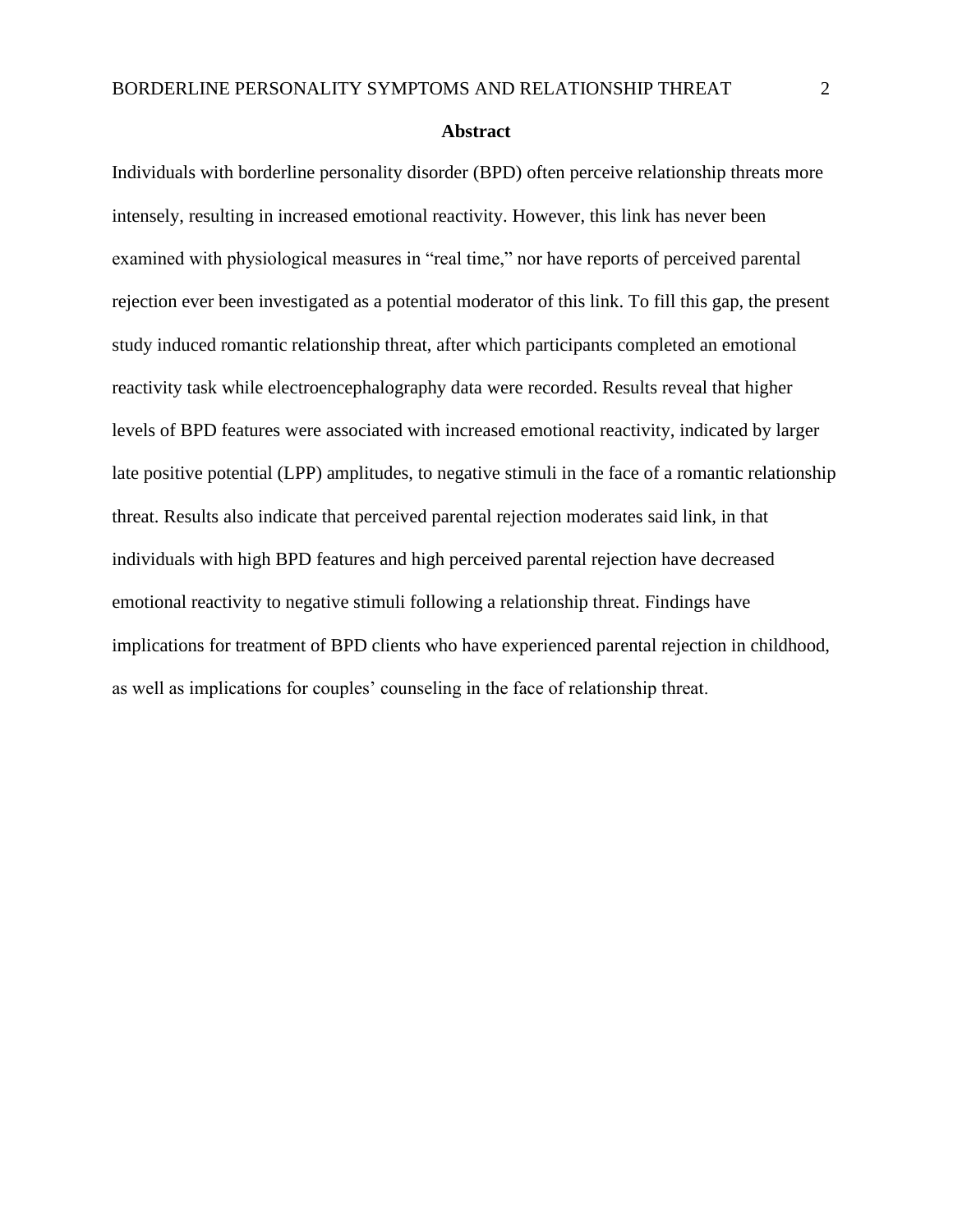# **Borderline Personality Symptoms and Relationship Threat: The Moderating Role of Perceived Parental Rejection**

Borderline personality disorder (BPD) is a Cluster B personality disorder characterized by symptoms such as emotional reactivity and turbulent romantic relationships, both of which can cause a significant amount of impairment in daily functioning (American Psychological Association, 2013). Other noteworthy features of BPD include the tendency to maintain adverse impressions of significant others (Daley et al., 2000) and the tendency to possess an insecure attachment style (Critchfield, 2008; Hashworth, 2021). In addition to these symptoms, individuals with BPD also typically have an acute reactivity to perceived romantic relationship threats. Specifically, individuals with BPD often experience a hypersensitivity to anticipated rejection, especially when a relationship threat is introduced and feelings of trust in their partner are low (Miano et al., 2016). In support of this claim, Miano and colleagues (2017) determined that individuals with BPD feel more stressed when facing situations that threaten their romantic relationships than do healthy controls, suggesting that individuals with BPD tend to have a higher emotional sensitivity to perceived relationship threats.

#### **Emotional Reactivity in Borderline Personality Disorder**

Even outside of relationship threat, the general emotional reactivity that is present in BPD has been shown to be a fundamental contributor to some of the more dangerous behaviors linked to this disorder, such as non-suicidal self-injury (NSSI), suicidal behavior, or other impulsive behaviors (Chapman, 2019), though it is most commonly linked to interpersonal problems, features that were all measured via self-report questionnaires. For instance, in a study conducted in 2016, researchers uncovered that affective instability in individuals with BPD mainly revealed itself within an interpersonal context (Sharp, 2016). Similarly, Sadikaj and colleagues (2013)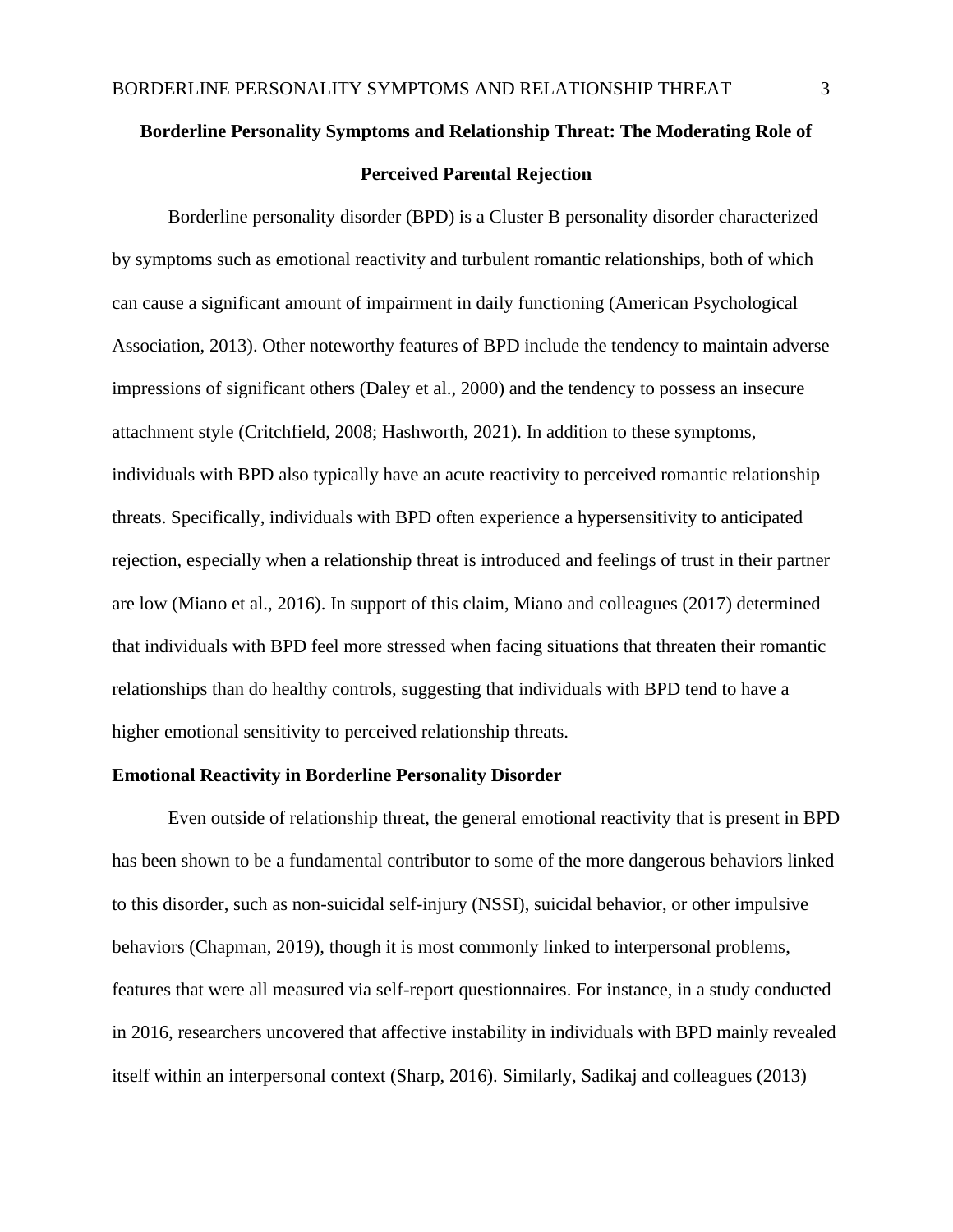discovered that emotional reactivity issues in participants with BPD directly predicted interpersonal problems in their close relationships. However, many other studies have pointed out the bidirectional relationship between emotional reactivity and interpersonal issues, suggesting that relationship difficulties may predict emotional reactivity as well (Haliczer et al., 2021; Dixon-Gordon et al., 2013).

As noted, there is evidence to suggest that perceived relationship threat might be a particularly strong trigger of emotional reactivity among individuals with BPD. For instance, Miano and colleagues (2017) found that individuals with BPD displayed increased emotional reactivity while experiencing romantic relationship threat. However, the mechanisms by which this occurs are unclear (Fisher et al., 2010; Norona et al., 2018). This is due, in part, to the ubiquitous use of retroactive, self-report measurements of emotional reactivity and relationship threat. Given that emotional reactivity and an acute sensitivity to perceived relationship threats are considered to be some of the main features of BPD, it is important to examine BPD symptomology as a predictor of this emotional reactivity following this type of threat in real time, using more objective measures.

One way to evaluate in-the-moment emotional reactivity is through the use of eventrelated potentials (ERPs). In particular, the late positive potential (LPP) is an ERP that measures emotional reactivity by assessing the amount of attentional resources allotted for reacting to emotional stimuli, with larger ERP amplitudes to negative stimuli indicating a heightened level of negative emotions resulting from that stimulus (Hajcak et al., 2010; Hajcak & Nieuwenhuis, 2006; Hajcak, MacNamara, & Olvet, 2010). As LPPs can measure emotional reactivity at the neural, rather than self-report, level, they are well-suited to measure an individual's objective emotional reaction ability in real time.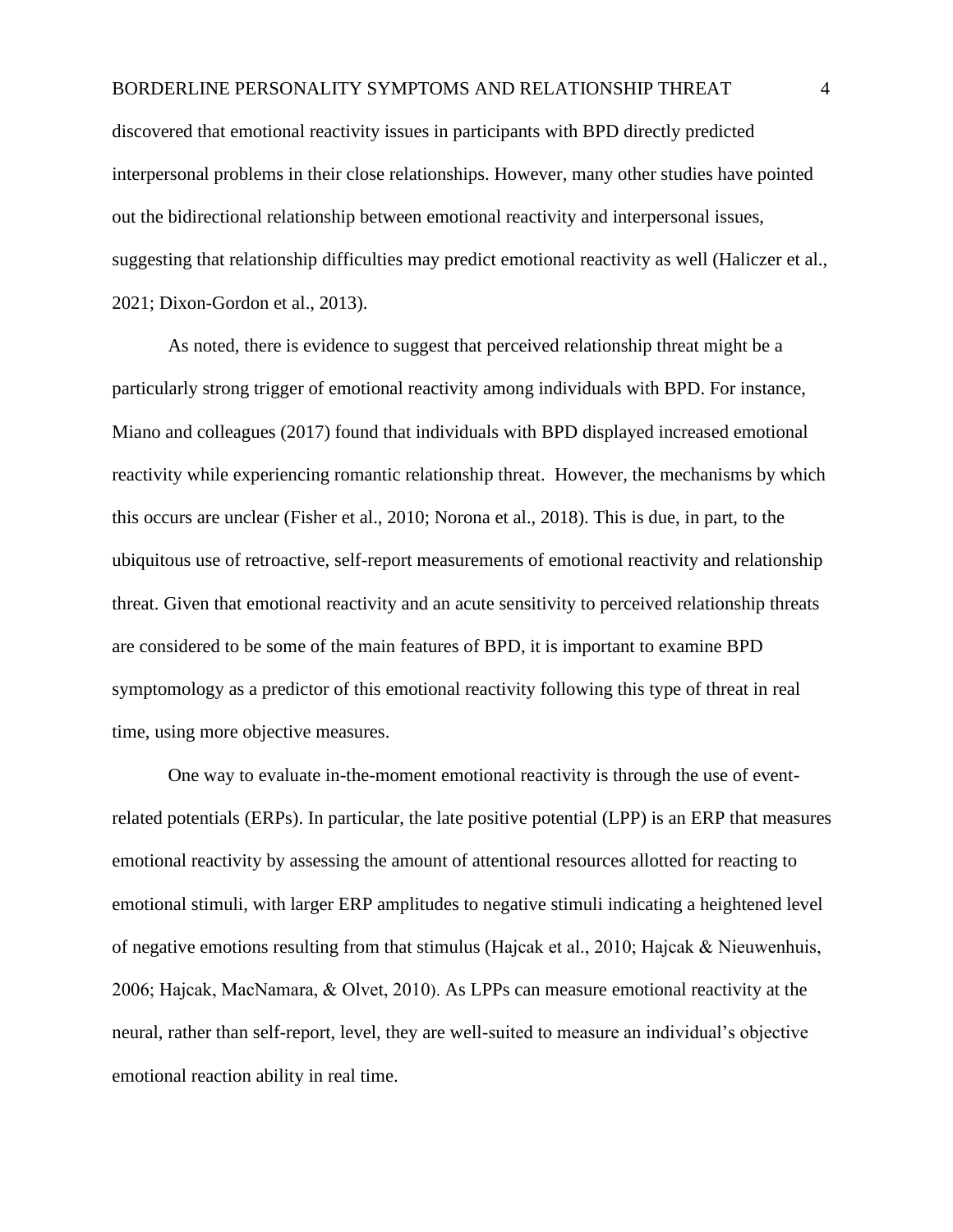### **Perceived Parental Rejection**

In addition to the links among emotional reactivity, BPD, and perceived relationship threat, previous literature has established a strong connection between BPD symptoms and childhood trauma, with as high as 80% of individuals with BPD reporting some sort of emotional or physical abuse (Cattane et al., 2017). The link between childhood trauma and BPD features relates to the theory of perceived parental rejection, as detailed in parental acceptance-rejection theory (PARTheory), which suggests that every person requires positive responses from the people closest to them: parents for children, and romantic partners for adults (Rohner & Brothers, 1999). The theory details that rejected children and adults are more likely to come from troubled families where negative childhood experiences were not uncommon (Schimmenti & Bifulco, 2015; Grady et al., 2017). PARTheory also proposes that rejected children are more likely to view the world negatively, maintain an unfavorable self-image, and experience insecure attachments in their adult interpersonal relationships, specifically in their romantic relationships – all of which bear a notable resemblance to the main features of individuals with BPD. Parental rejection is also associated with an increased reactivity to perceived threat (McCory et al., 2011). Although BPD is associated with both parental rejection and an increased reactivity to threat, the field has yet to examine parental rejection as a moderator of the link between BPD and threatrelated emotional reactivity.

#### **The Present Study**

The present study aimed to uncover if high BPD features negatively affect emotional reactivity after exposure to an experimentally induced romantic relationship threat, as well as whether perceived parental rejection in childhood moderates this link. Considering the vast body of literature relating BPD to emotional reactivity, I predicted that participants with high levels of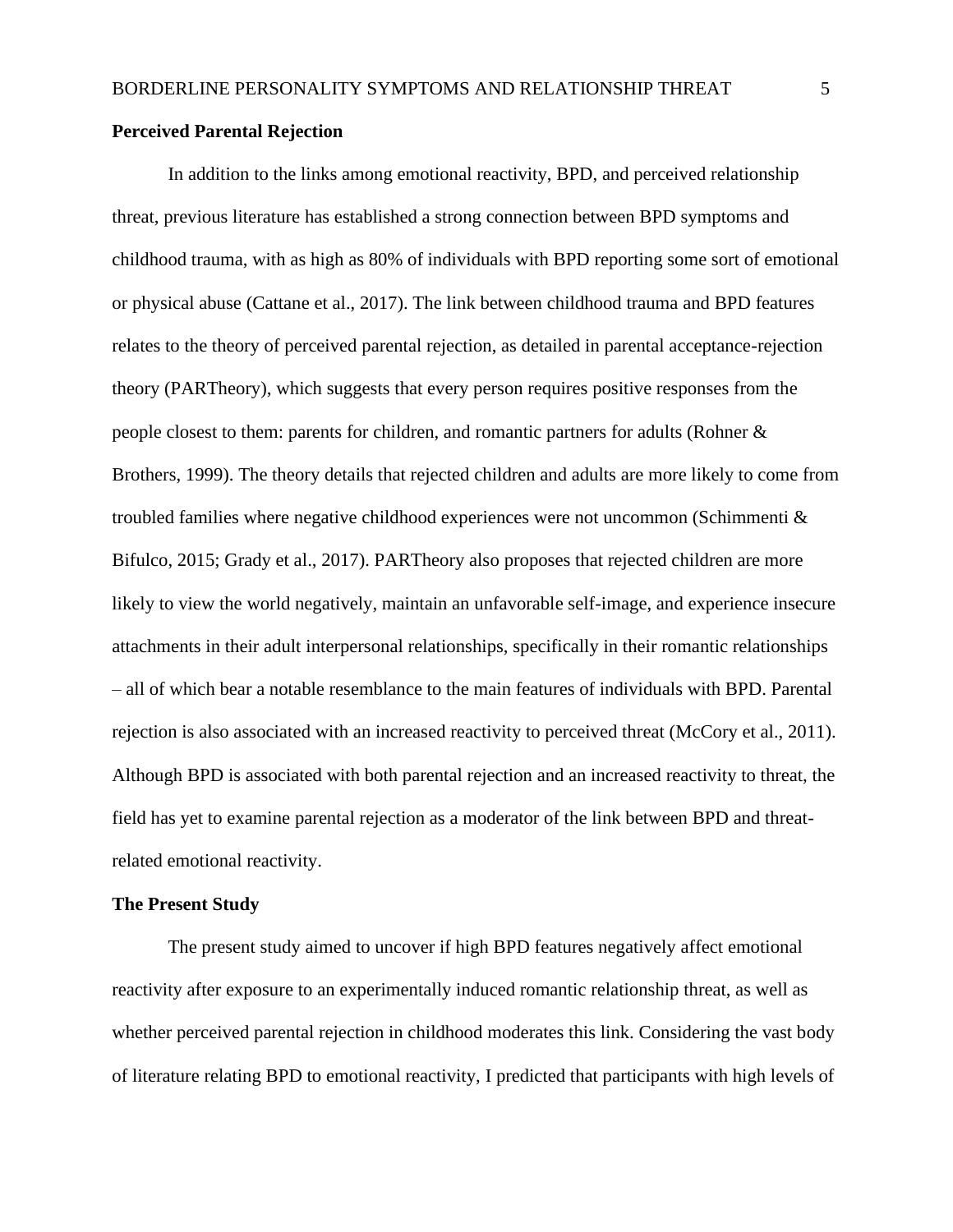BPD features would have higher levels of emotional reactivity in the face of a potential romantic relationship threat, as evidenced by larger LPP amplitudes (suggesting a stronger emotional response). In addition to this, I hypothesized that perceived parental rejection in childhood would moderate this effect in individuals with high levels of BPD features, such that those with higher levels of perceived parental rejection would have even higher levels of emotional reactivity in the face of relationship threat. These findings are critical in understanding how to maintain favorable romantic relationship functioning in individuals with BPD and how perceived parental rejection can exacerbate the romantic relationship problems of individuals with BPD.

## **Method**

### **Participants**

30 participants (*M* age = 19.48 years, 23 female) who were currently in a romantic relationship were recruited via an undergraduate participant pool and participated in the present study in exchange for course credit. Several participants were lost due to user error in EEG data collection ( $n = 2$ ), an EEG trigger not sending ( $n = 1$ ), withdrawing from the study midexperiment (n = 1), and correctly guessing the experimental manipulation (n = 1), leaving 25 participants (see Table 1 below).

#### **Procedures**

Participants arrived at the lab for a one-hour session, at which point they met briefly with researchers in order to (1) confirm their study eligibility (i.e., that they were still in a romantic relationship) and (2) provide their informed consent for participation. Researchers then led participants into an adjacent room to (3) cap them for EEG recording, after which they (4) completed survey measures (listed below), the last of which contained the Unspoken Complaint manipulation (detailed below; Murray et al., 2002). After completing all the questionnaires and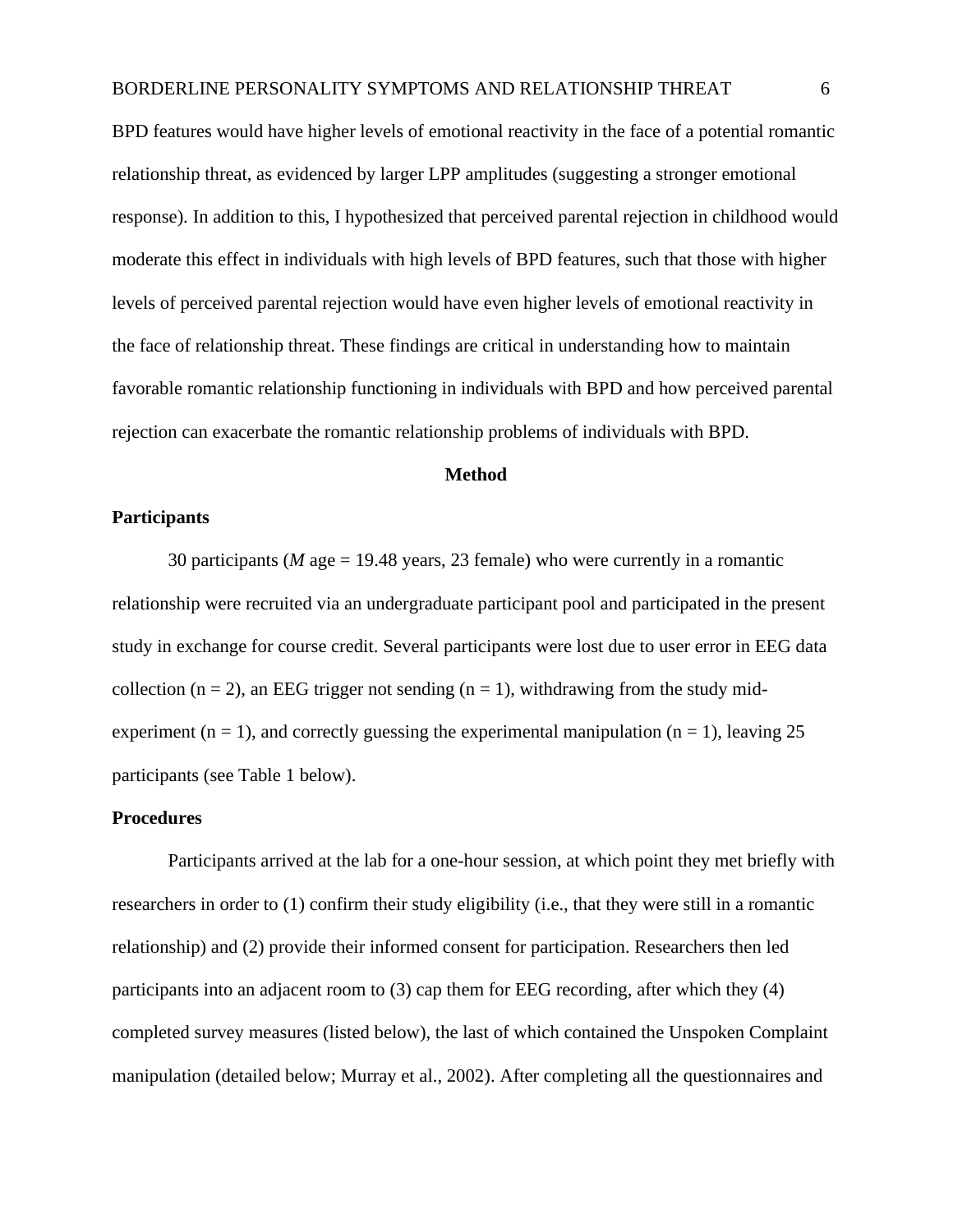receiving Unspoken Complaint feedback from the researcher (detailed below), participants (5) completed an emotional reactivity task while their brain activity was recorded, which is also described below. At the end of the procedure, participants were debriefed on the nature of the study and were granted credit for participating.

# *Unspoken Complaint Manipulation*

The Unspoken Complaint paradigm involves administering a bogus measure that Murray and colleagues (2002) titled the Interpersonal Behaviors Inventory (IBI). The measure aims to convince participants that their romantic partners harbor complaints about their personality or behaviors that they have yet to share with them, which will likely incite future conflicts and increase risk of relationship termination. In the present study, a similar bogus inventory was developed based on the procedures of Murray and colleagues (2002) to target mundane, negative relationship behaviors (e.g., partner wishing to engage in activities unrelated to the participant's interests) to ensure participants would easily score highly on the measure. Two of the 19 items on the scale were taken directly from the IBI, and the remaining 17 were designed based on these sample items. Per Murray et al. (2002), 10 out of the 19 items on the scale emphasized that the participant's partner may find them irritating (e.g., "How often does your partner tease you about some aspect of your personality or behavior?"), and the remaining nine items focused on more neutral behaviors (e.g., "How often does your partner call you on the phone?"). After participants completed the IBI (following their completion of all other, non-manipulation measures), a researcher explained that they had earned a score of 76, which was described as a significantly higher score relative to the population mean. The researcher then explained that this high score meant that their partner likely had some unspoken complaints about their personality and behaviors that research had shown would later turn into major sources of conflict.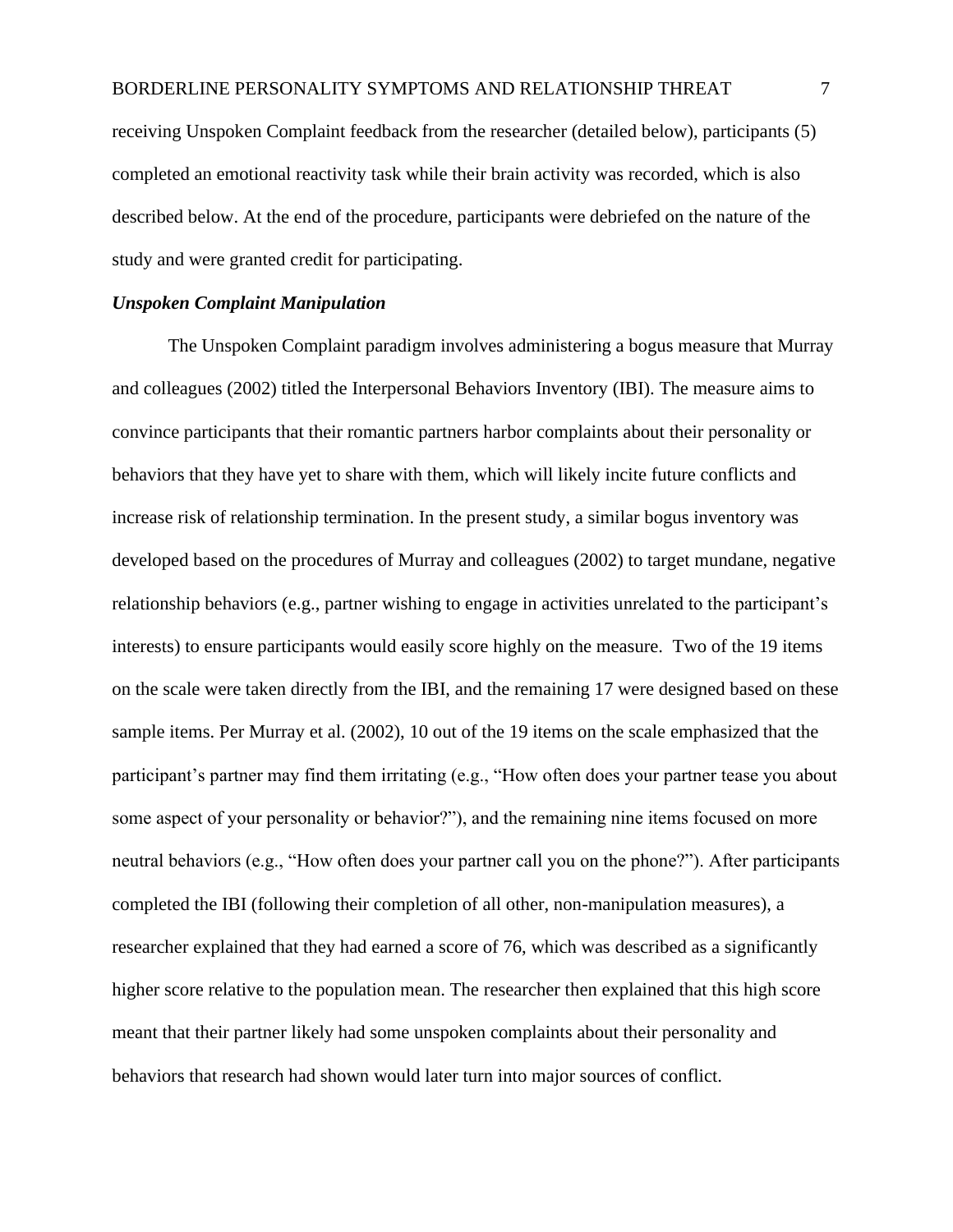#### *Emotional Reactivity Task*

Once all participants received feedback, researchers oriented them to their brain activity and verbally instructed them on how to complete the next and final task. They were instructed to observe 40 negatively-valenced (e.g., a car crash or cockroach) images and 40 neutral (e.g., a spoon or paperclip) images taken from the Open Affective Standardized Image Set (OASIS; Kurdi et al., 2017). At the beginning of each trial, participants viewed a fixation cross for 500 ms and the word "LOOK" for 2000 ms, after which the OASIS image appeared for 4000 ms. The word "LOOK" instructed participants to merely view the upcoming negatively valanced or neutral image without attempting to alter their emotional response. The task consisted of a total of 80 trials (40 look neutral, 40 look negative) with a midpoint break (e.g., Zhang et al., 2019). Participants were also instructed to decrease their emotional responses to negative stimuli during this experimental session, although these data are not relevant to the present study.

#### *Manipulation Check*

Once participants finished the emotional reactivity task, they were asked to articulate what they believed to be the purpose of the study. Data from participants who correctly guessed the experimental manipulation  $(n = 1)$  were not included in analyses.

#### **Measures**

#### *Borderline Personality Disorder Features*

The Personality Assessment Inventory, Borderline Features Scale (PAI-BOR; Morey, 1991) is a 24-item measure of BPD symptoms, measuring affective instability (e.g., "My mood can shift quite suddenly"), identity problems (e.g., "I often wonder what I should do with my life"), negative relationships (e.g., "My relationships have been stormy"), and self-harm (e.g., "When I'm upset, I typically do something to hurt myself"). Responses were provided using a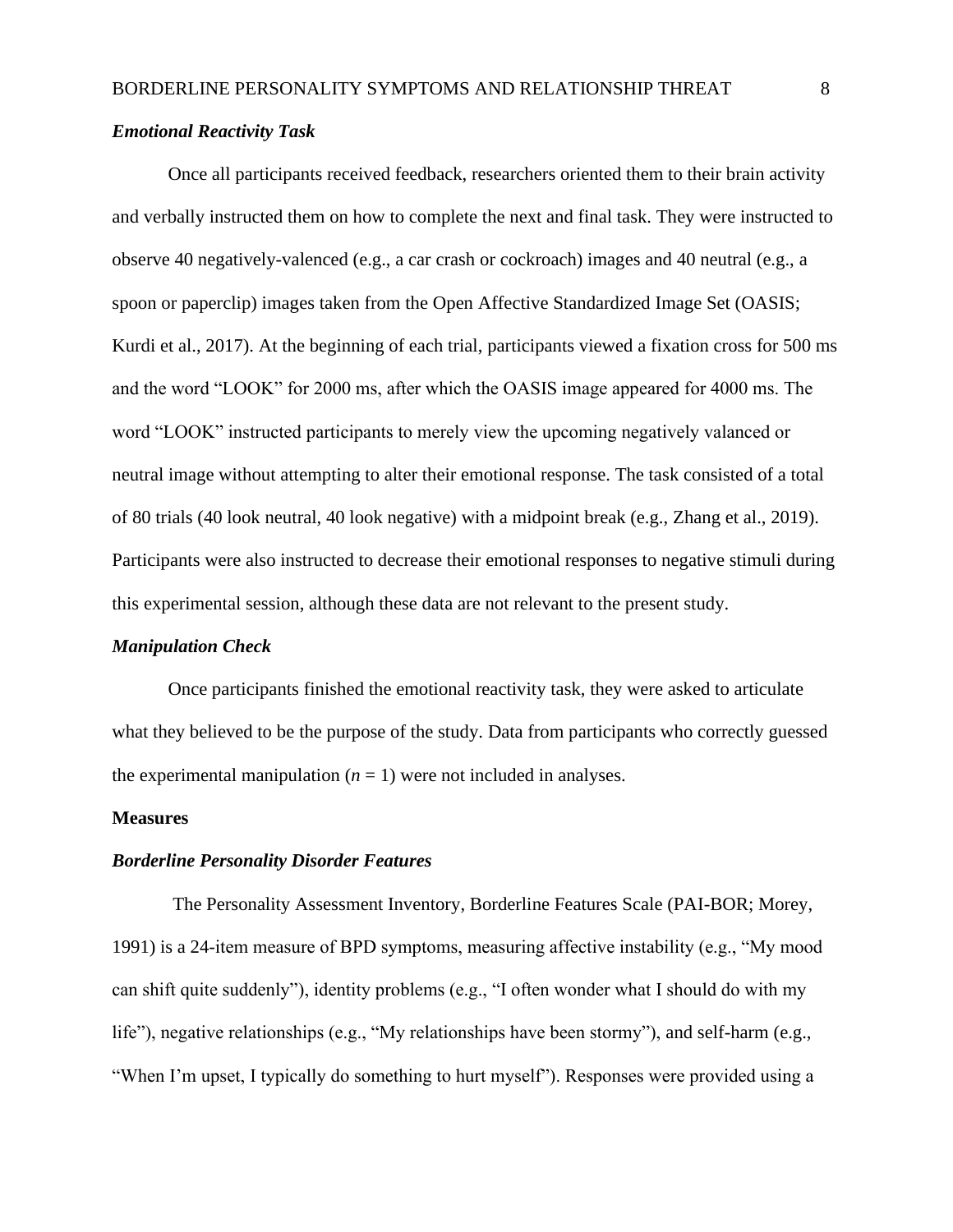scale that ranged from 0 (*False, not at all true*) to 3 (*Very true*). Previous research has found the PAI-BOR to have adequate psychometric properties, and internal consistency in the present study was  $\alpha = .85$  (Gardner & Qualter, 2009; Morey 2014).

### *Perceived Parental Rejection*

Perceived parental acceptance and rejection was assessed using the Parental Acceptance-Rejection Questionnaire (PARQ; Rohner et al., 1978). The PARQ measures individuals' perceptions of primary care-giver rejection by assessing the factors of hostility/aggression (e.g., "Punished me severely when they were angry"), indifference/neglect (e.g., "Paid no attention to me"), warmth/affection, which was reversed scored (e.g., "Hugged and kissed me when I was good"), and undifferentiated rejection (e.g., "Seemed to dislike me"). The PARQ has been found to possess adequate psychometric properties and an internal consistency of  $\alpha = .96$  in the present study (Rohner, 2020; Rohner et al., 1985).

#### **Electrophysiological Recording and Data Reduction**

32 Ag/AcCl electrodes embedded within an electro-cap with a forehead ground and referenced online via the frontocentral electrode (FCz) recorded EEG data. After recording, data were processed using MATLAB plugins EEGLAB and ERPLAB (Delorme & Makeig, 2004; Lopez-Calderon & Luck, 2014). Researchers ensured that all impedances were below 20 KΩ and digitized data at 512 Hz via ANT acquisition hardware (Advanced Neuro Technology, Enschede, The Netherlands). Data were band-pass filtered via a basic FIR filter from 0.2 to 20 Hz and then re-referenced to the average of the mastoids. Researchers corrected eye blinks via independent components analysis (ICA). Data were then baselined using the average voltage between -200 ms and 0 ms prestimulus and epochs were then extracted from 200 ms prestimulus to 4000 ms postestimulus for each trial. Researchers removed artifacts by Z-transforming the voltages at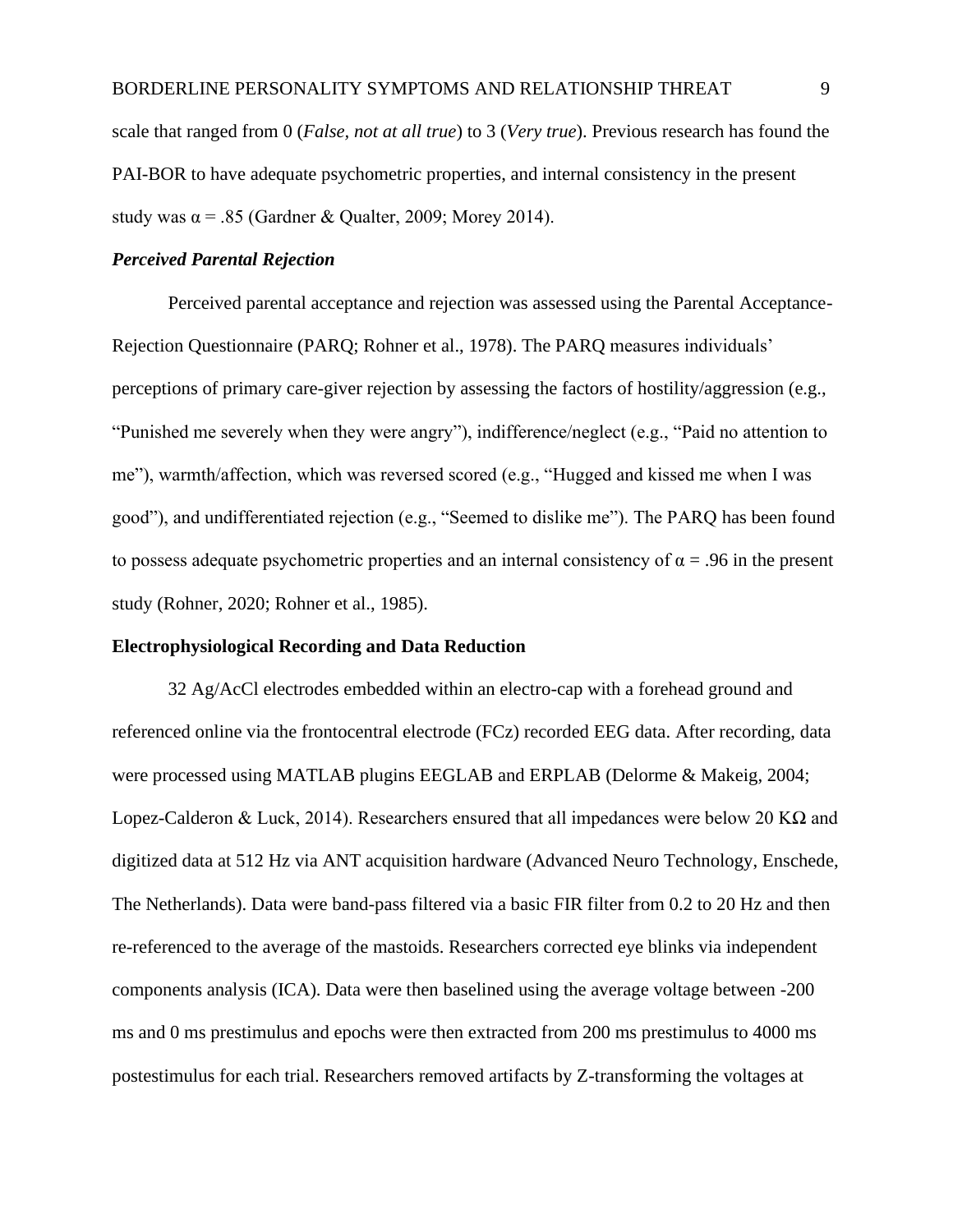each epoch, averaging them across electrodes, and disposing of epochs with Z-scores greater than 20. The LPP was quantified as the mean amplitude between 820 and 1200 ms poststimulus at a centroparietal region of interest (ROI; Cz, CP1, CP2, Pz) established through visual inspection and prior work (e.g., Jordan et al., 2021; Kinney et al., 2019; MacNamara et al., 2019). Data were analyzed using SPSS (Version 24).

#### **Results**

In order to assess differences in participants' emotional reactivity to differently-valenced stimuli, a dependent-samples *t*-test was conducted to investigate the difference in LPP amplitudes when participants were viewing negative stimuli versus neutral stimuli (see Figure 1 for a depiction of the LPP for each trial type). Results indicated that the difference between these groups was not statistically significant,  $t(24) = -1.71$ ,  $p = .101$ , which did not support initial hypotheses that emotional reactivity during "Look Negative" trials would be significantly larger than during "Look Neutral" trials. However, in order to directly examine emotional reactivity to negative stimuli above and beyond general emotional reactivity (i.e., reactivity following neutral stimuli) for each individual participant, LPP difference scores were computed by subtracting participants' "Look Neutral" LPP amplitudes from their "Look Negative" amplitudes. See Table 2 for the means and standard deviations of each variable.

A moderated regression analysis was then conducted to determine if PAI-BOR scores not only predicted higher LPP scores, but also whether PARQ scores influenced this relationship. Using Hayes' PROCESS (version 4, model 1), PAI-BOR scores were entered into the model as the predictor variable, with LPP difference scores as the outcome variable and PARQ scores as a moderator. Results demonstrated that, contrary to hypotheses, higher BPD features were associated with smaller LPP difference scores,  $t(21) = -2.64$ ,  $p = .015$ . Higher PARQ scores also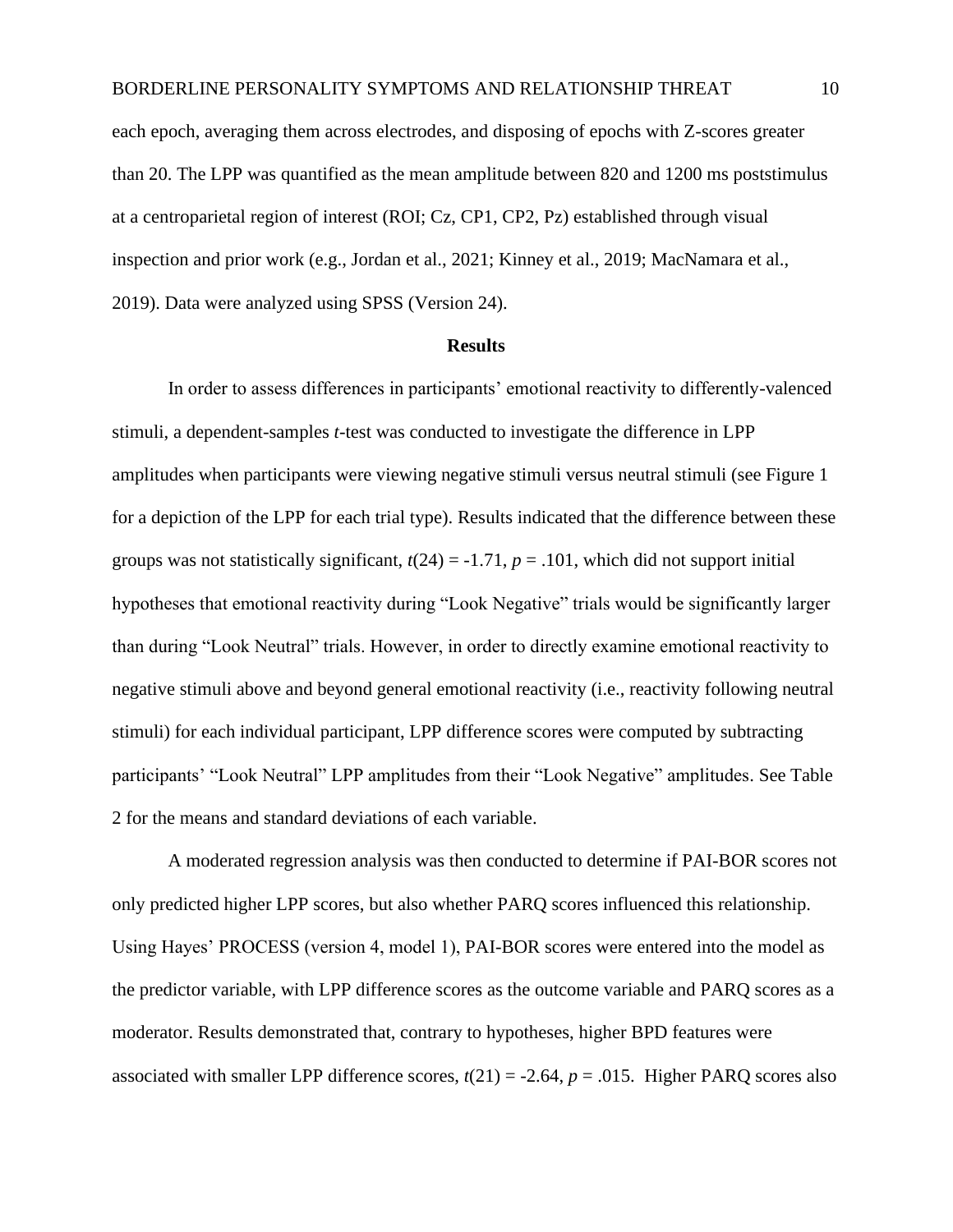unexpectedly linked to smaller LPP difference scores,  $t(21) = -2.59$ ,  $p = .017$ . Results further revealed that PARQ scores moderated the relationship between BPD features and LPP differences amplitudes,  $t(21) = 2.83$ ,  $p = .010$ , such that, for individuals with low parental rejection, higher BPD features tended to decrease LPP difference scores,  $t(21) = -2.25$ ,  $p = .036$ . Moderate levels of parental rejection had no effect on the relationship between BPD symptoms and LPP difference amplitudes,  $t(21) = -1.33$ ,  $p = .199$ . Consistent with hypotheses, among individuals with high BPD features, having higher parental rejection was associated with higher levels of emotional reactivity to negative stimuli,  $t(21) = 2.11$ ,  $p = .045$ . See Figure 2 for an illustration of moderation results.

#### **Discussion**

The goal of the present study was to uncover whether Borderline features were related to increased emotional reactivity in the face of a romantic relationship threat, as well as whether perceived parental rejection moderated this association. It was hypothesized that higher BPD features would be linked to increased emotional reactivity to negative stimuli after receiving a relationship threat, as evidenced by larger LPP difference scores. It was also hypothesized that perceived parental rejection would moderate this connection, in that higher levels of both BPD features and perceived parental rejection would be associated with further increased emotional reactivity to negative stimuli. This first hypothesis was not supported, such that participants with higher levels of BPD symptoms demonstrated decreased emotional reactivity following relationship threat than did participants with lower BPD symptoms. However, the second hypothesis on perceived parental rejection as a moderating variable was supported, in that the addition of high levels of perceived parental rejection to high BPD features led to higher LPP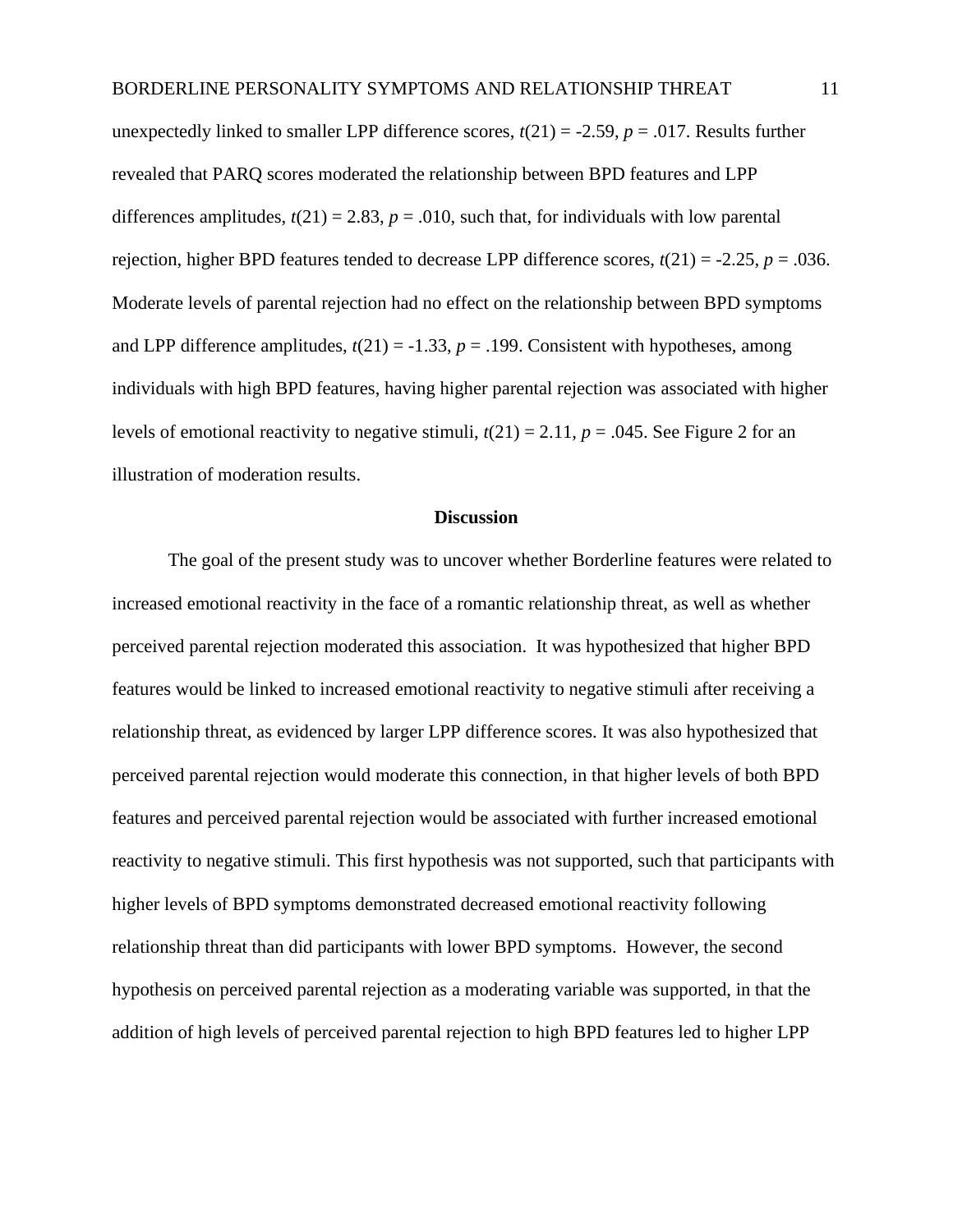difference scores. Additionally, the finding that participants did not have larger LPPs in response to negative stimuli when compared to neutral stimuli was also unexpected.

The lack of a significant difference between the LPPs of participants when they were viewing neutral images versus negative images is not consistent with research that indicates LPP scores are typically higher after viewing emotionally significant stimuli (Kujawa et al., 2012; Schupp et al., 2012). Indeed, the consensus of previous literature reveals that there should be a significant, observable difference between participants' emotional reactions to neutral stimuli (evidenced by smaller LPPs) and to negative stimuli (evidenced by larger LPPs). In the present study, however, the lack of difference between these trials may be due to the order of procedure. Specifically, since all participants received the romantic relationship threat immediately prior to completing the emotional reactivity task, the initial negative affect participants experienced after receiving the unspoken complaint feedback may have saturated into all trial types of the emotional reactivity task. This is consistent with existing research indicating that receiving a threat immediately prior to an emotional task can lead to overall increased emotional arousal (Zhou et al., 2021), especially in those with BPD (Miano et al., 2017).

The finding that high BPD features lead to larger LPP difference scores at high levels of perceived parental rejection, supports initial hypotheses and establishes perceived parental rejection as a moderator of the link between threat-induced emotional reactivity and BPD features. Prior literature has shown that perceived parental rejection is associated with many of the core symptoms that define BPD, such as a negative view of self, an insecure attachment style, turbulent romantic relationships, and an increased sensitivity to perceived threat (Cattane et al., 2017; Rohner & Brothers, 1999; McCrory et al., 2011). This moderating effect could indicate that perceived parental rejection is an early attachment injury that may lead individuals with high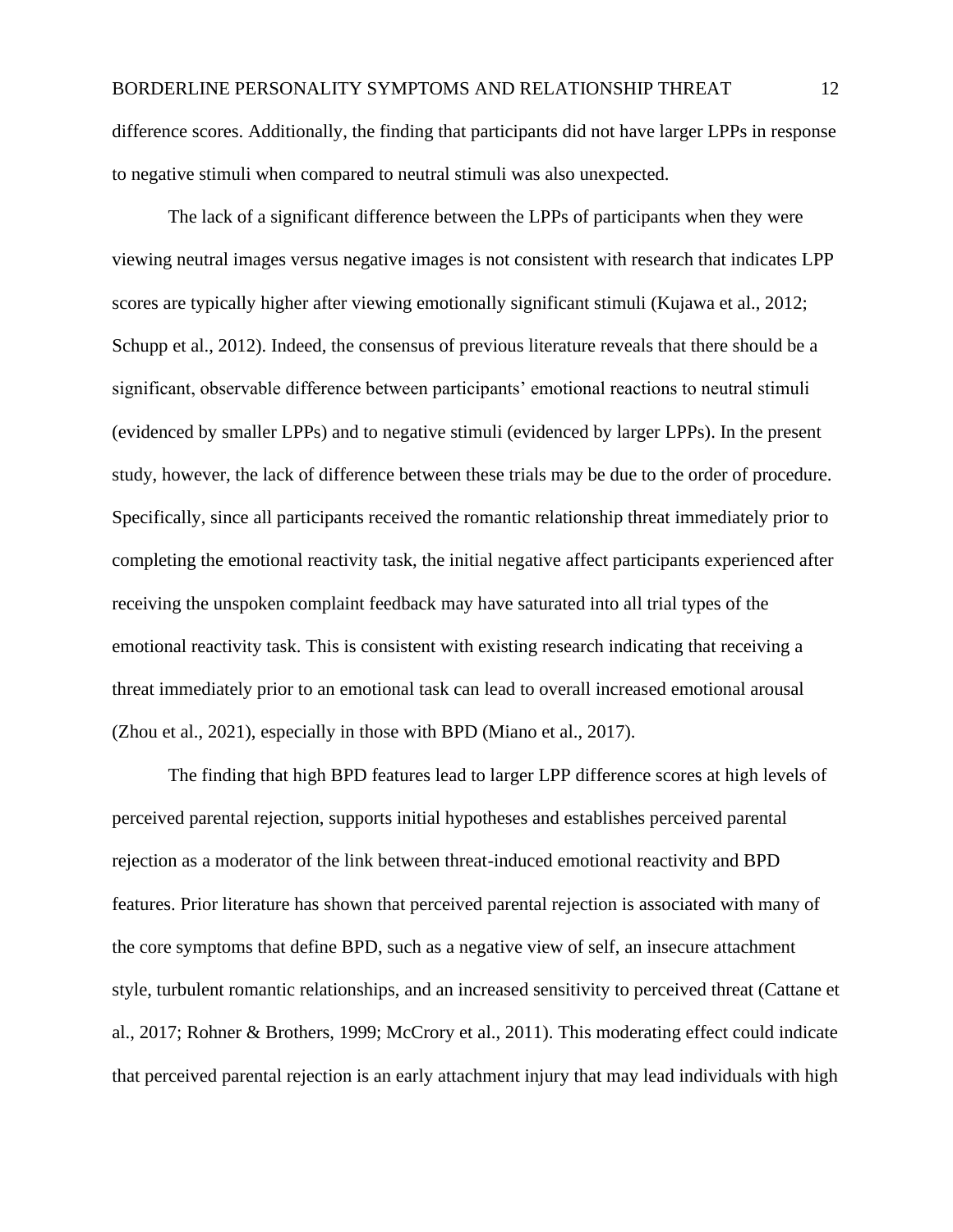BPD features to react more strongly to threats they encounter later in life (e.g., a perceived romantic relationship threat). Indeed, a study conducted by Critchfield and colleagues (2008) revealed that insecure attachment in individuals with BPD was associated with heightened emotional reactivity in the context of their interpersonal relationships. Although the literature reveals a significant overlap between the features of BPD and perceived parental rejection, the field had yet to determine the effect these perceptions of childhood rejection may have upon emotional reactivity in BPD. This research therefore supports and expands upon this previous work by providing physiological evidence of how perceived parental rejection moderates the direct link between high BPD features and increased emotional reactivity following romantic relationship threat.

The findings that higher BPD features and higher PARQ scores are each individually associated with smaller LPP difference scores, while surprising, are in line with existing research on avoidant attachment and dissociation following caregiving neglect and BPD symptoms, respectively. Regarding the inverse association between parental rejection and emotional reactivity, previous research reveals that low perceptions of parental warmth are linked to avoidant attachment, suggesting that those who experience parental rejection may attempt to emotionally disengage with negatively-valenced stimuli during times of distress (e.g., following a perceived romantic relationship threat; Casselman & McKenzie, 2014; Güngör & Bornstein, 2010). With respect to the finding that high BPD scores are also associated with lower emotional reactivity in the face of threat, it is important to note that these analyses examine the impact of borderline features on LPP difference scores above and beyond the effects of parental rejection. Given that previous research indicates that almost 80% of individuals with BPD report some sort of neglect in childhood, it appears that exhibiting high levels of BPD features without any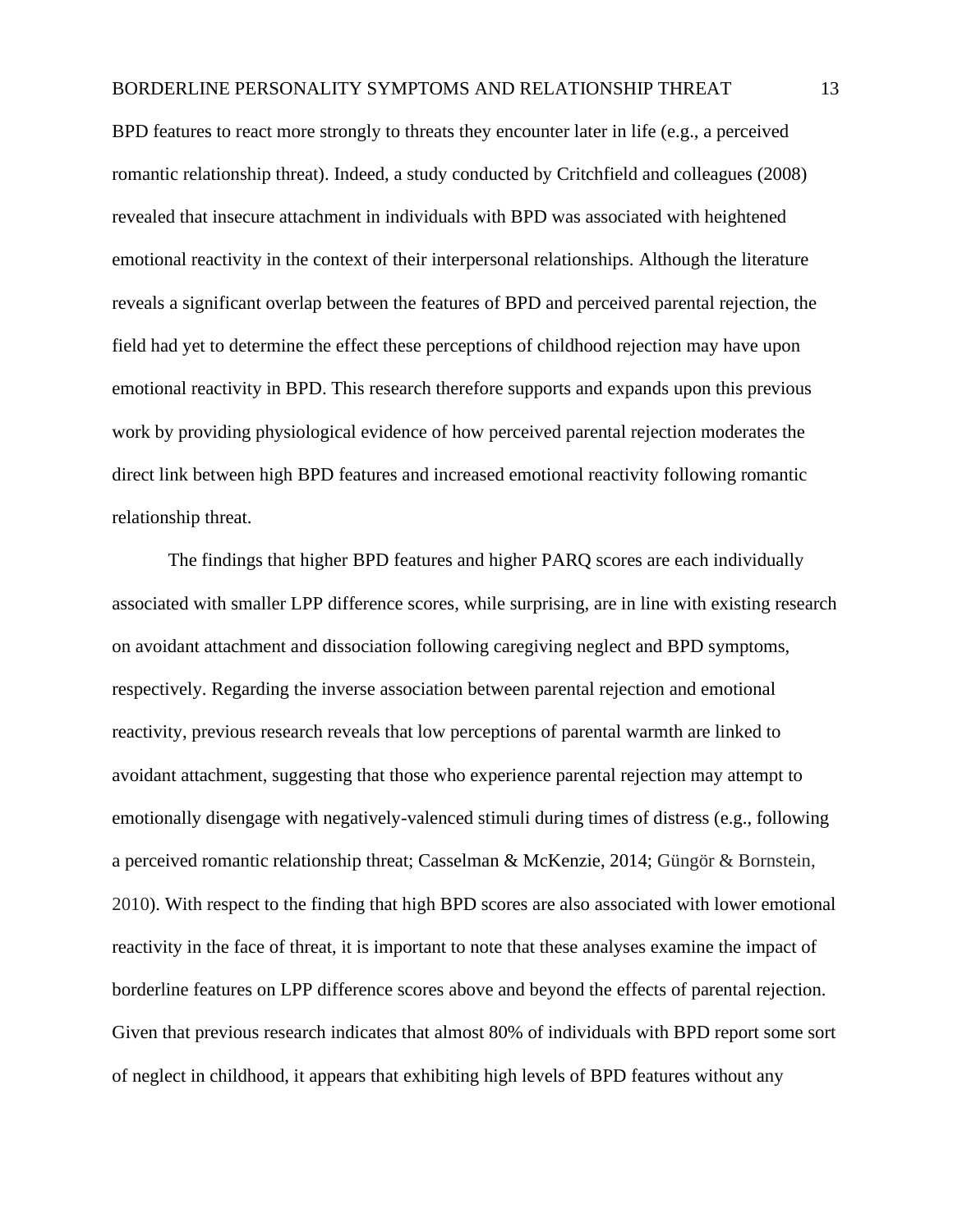## BORDERLINE PERSONALITY SYMPTOMS AND RELATIONSHIP THREAT 14

instances of perceived parental rejection is considerably rare for those with the disorder and may even manifest as an atypical display of BPD (Cattane et al., 2017). Thus, the decrease in emotional reactivity for those with high levels of BPD, when controlling for the influence of parental rejection in early childhood, may be reflective of the frequency with which individuals who have high BPD symptoms utilize dissociation in order to disconnect from unwanted internal experiences (e.g., feelings of distress following romantic relationship threat; Krause-Utz et al., 2021; Bichescu‐Burian et al., 2017; Korzekwa et al., 2009). Taken together, as early childhood maltreatment is merely a common correlate of BPD and not a diagnostic criterion, these findings beg the question of whether the core symptom of heightened emotional reactivity might disappear for those with BPD outside of the context of perceived parental rejection.

The results of the present study harbor distinct implications for future research and clinical practice. Particularly, it is critical for future work to both consider the developmental history of individuals with BPD, as well as to measure the physiological correlates of the phenomena within the disorder. Additionally, it is important for clinicians to consider contextual factors like perceived parental rejection when treating patients with elevated BPD symptoms, as this developmental history might increase the risk of intense, overwhelming experiences of emotional reactivity in the context of perceived relationship threat. Such findings support the continued intervention practices of Dialectical-Behavioral Therapy (DBT), which teach individuals with BPD how to effectively regulate their emotions and tolerate distress, particularly within the context of their romantic relationships (Linehan, 1987).

It is important to note that there are some limitations to this study. For example, the present study used a self-report measure of BPD features instead of recruiting individuals with a formal BPD diagnosis. Even though self-reported high levels of BPD symptoms are associated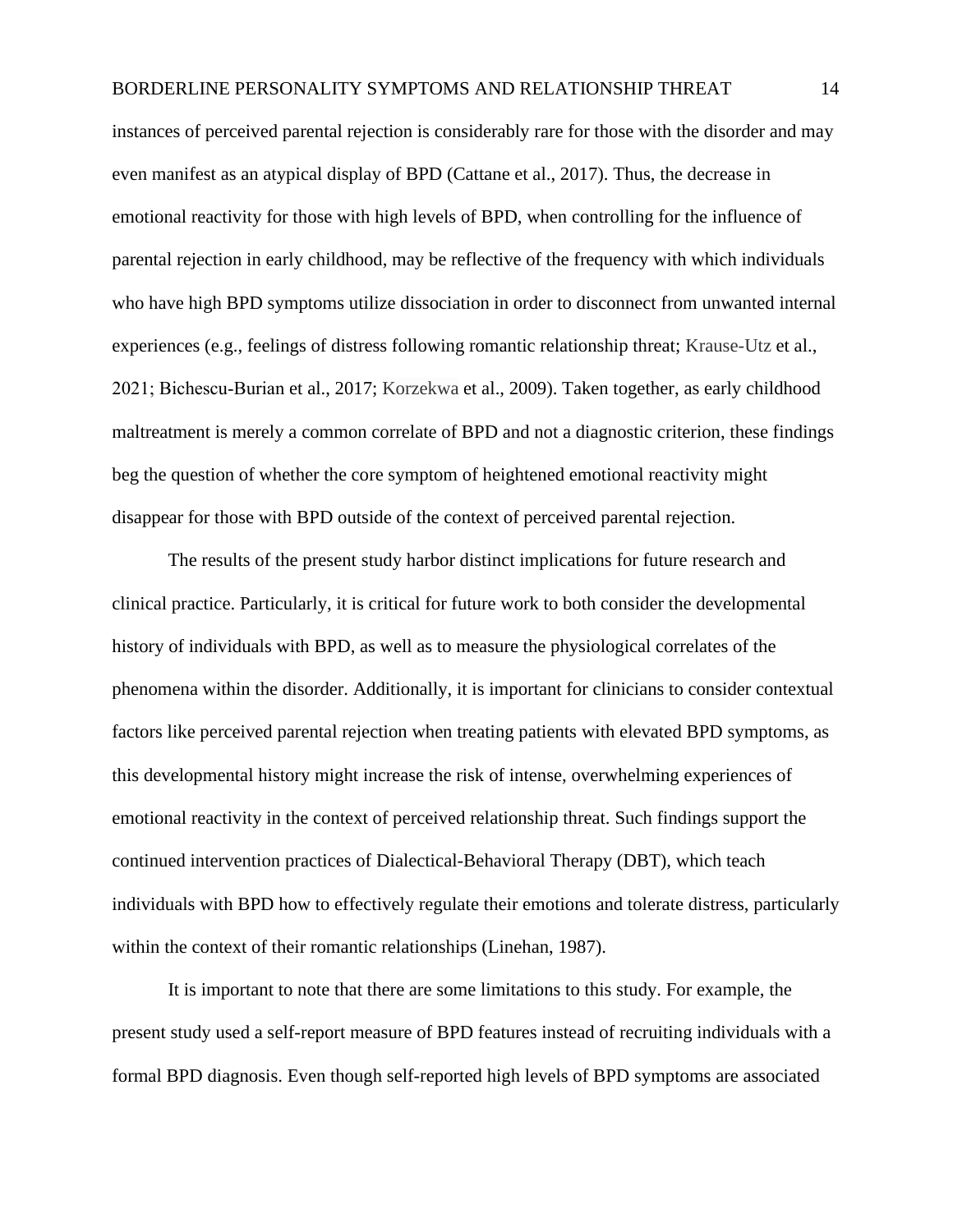## BORDERLINE PERSONALITY SYMPTOMS AND RELATIONSHIP THREAT 15

with an increased possibility of BPD diagnosis, it would be misguided to generalize the results of this study to a clinical population (Jacobo et al., 2007). Additionally, the fact that the present study only recruited college students may hinder our ability to generalize to other kinds of romantic relationships, such as older, married couples. Indeed, existing research has found that age and relationship length are often correlated with relationship satisfaction (Graham et al., 2011), although other work suggests that college student romantic relationships are quite similar to married adult relationships in a variety of ways (e.g., Braithwaite et al., 2010). Further, not only was the sample size of the present study relatively small (although consistent with other studies implementing EEG tasks; e.g., Langeslag et al., 2020; Endrass et al., 2014), but the sample was also largely homogeneous, so future studies would benefit from recruiting a sample that is larger and more diverse. Finally, future research should directly assess adult attachment styles to clarify the mechanisms by which high BPD features and high perceived parental rejection levels lead to increased emotional reactivity following a relationship threat – an area with meaningful implications for tailoring evidence-based clinical interventions to those experiencing these attachment patterns and symptoms.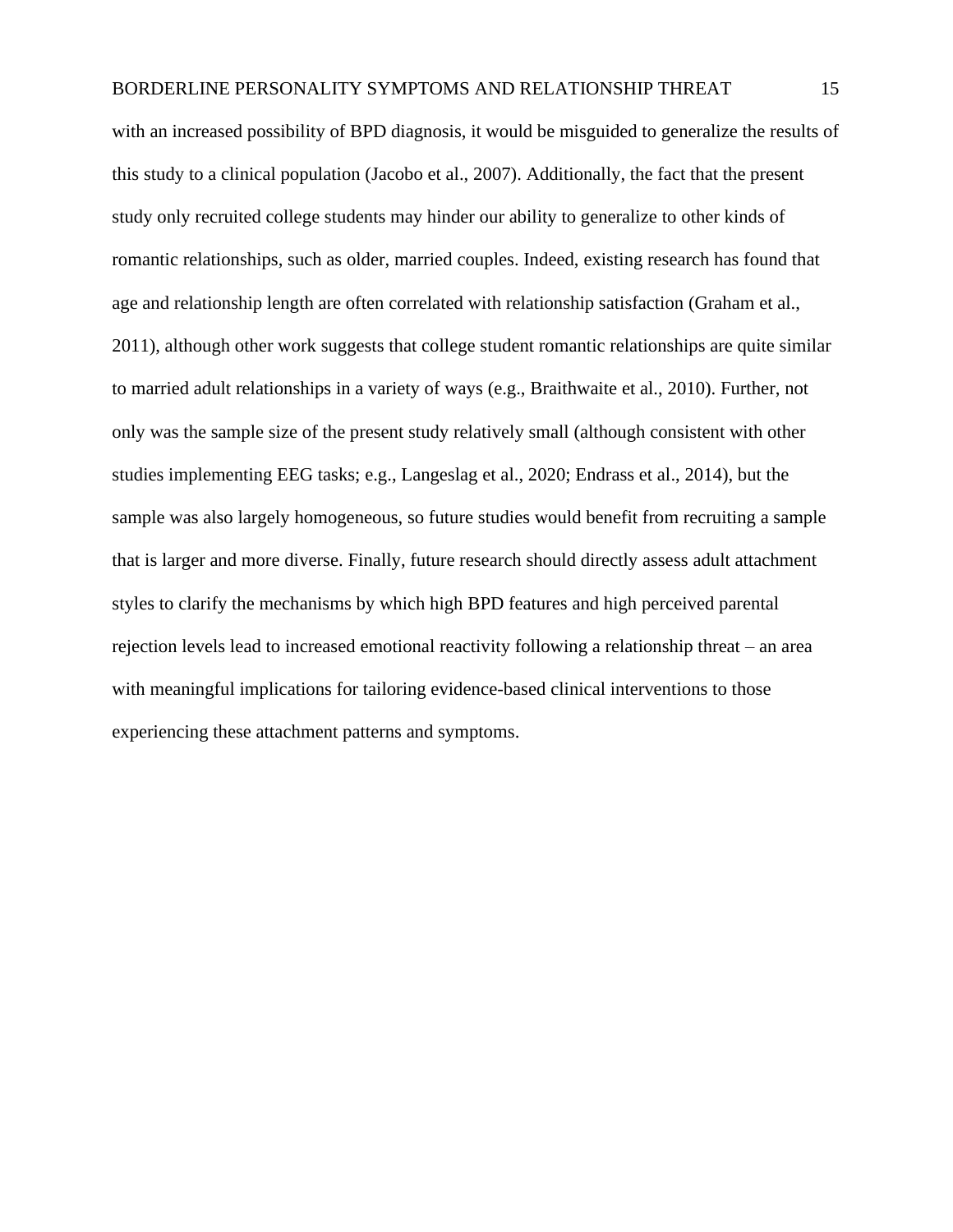#### **References**

- American Psychiatric Association. (2013). *Diagnostic and statistical manual of mental disorders* (5th ed., TR).<https://doi.org/10.1176/appi.books.9780890425596>
- Beatty, P. J., Buzzell, G. A., Roberts, D. M., & McDonald, C. G. (2018). Speeded response errors and the error-related negativity modulate early sensory processing. *NeuroImage*, *183*, 112-120.

<https://doi.org/10.1016/j.neuroimage.2018.08.009>

Bichescu‐Burian, D., Steyer, J., Steinert, T., Grieb, B., & Tschöke, S. (2017). Trauma‐related dissociation: Psychological features and psychophysiological responses to script‐driven imagery in borderline personality disorder. *Psychophysiology*, *54*(3), 452-461.

<https://doi.org/10.1111/psyp.12795>

Braithwaite, S. R., Delevi, R., & Fincham, F. D. (2010). Romantic relationships and the physical and mental health of college students. *Personal relationships*, *17*(1), 1-12.

<https://doi.org/10.1111/j.1475-6811.2010.01248.x>

- Brennan, K. A., & Shaver, P. R. (2002). Attachment styles and personality disorders: Their connections to each other and to parental divorce, parental death, and perceptions of parental caregiving. *Journal of personality*, *66*(5), 835-878. [https://doi.org/10.1111/1467-](https://doi.org/10.1111/1467-6494.00034) [6494.00034](https://doi.org/10.1111/1467-6494.00034)
- Casselman, R. B., & McKenzie, M. D. (2015). Young adults' recollections of parental rejection and self-reported aggression: The mediating roles of insecure adult attachment and emotional dysregulation. *Journal of Child & Adolescent Trauma*, *8*(1), 61-71. <https://doi.org/10.1007/s40653-014-0032-x>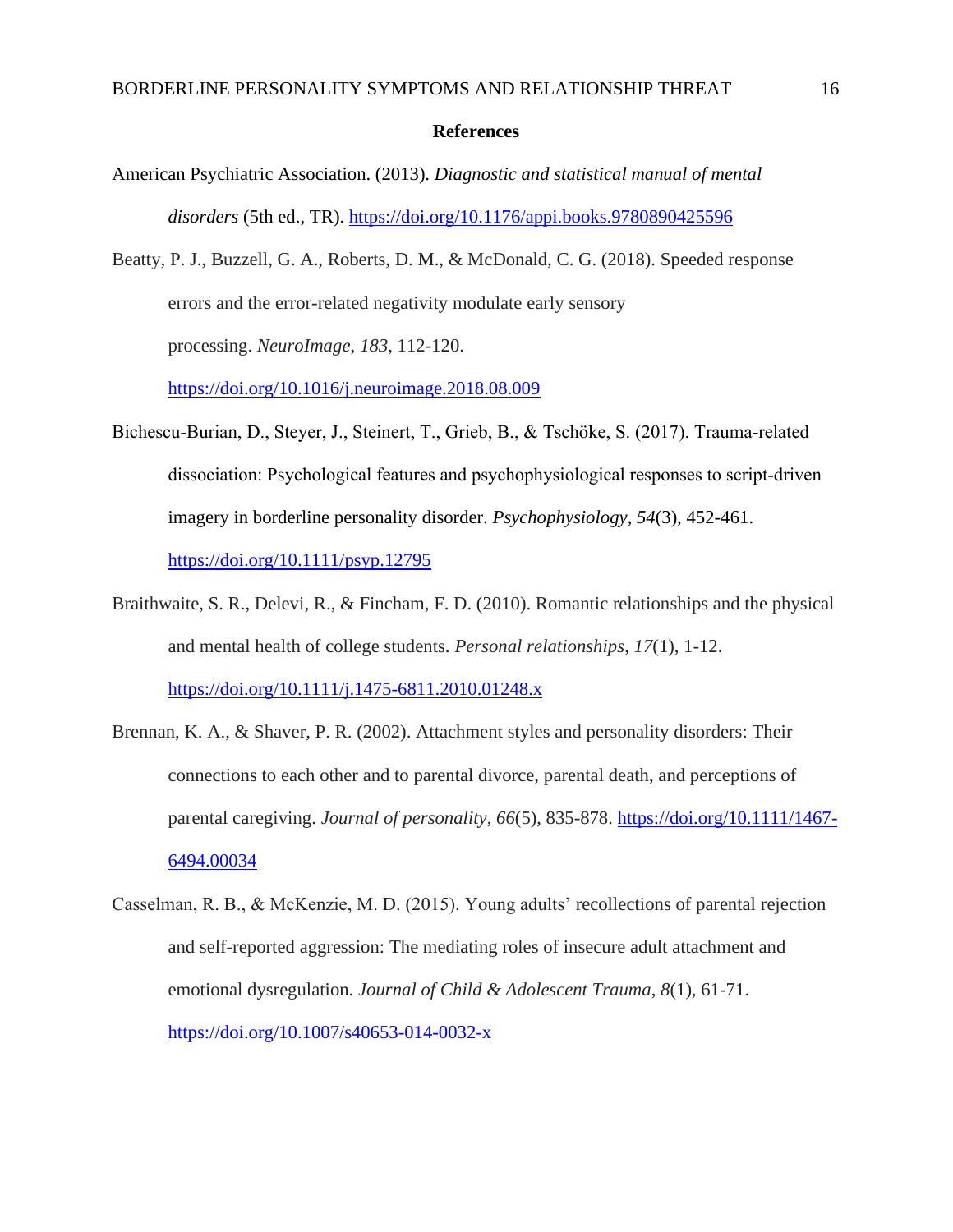Cattane, N., Rossi, R., Lanfredi, M., & Cattaneo, A. (2017). Borderline personality disorder and childhood trauma: exploring the affected biological systems and mechanisms. *BMC psychiatry*, *17*(1), 1-14.<https://doi.org/10.1186/s12888-017-1383-2>

- Chapman, A. L. (2019). Borderline personality disorder and emotion dysregulation. *Development and Psychopathology*, *31*(3), 1143-1156. <https://doi.org/10.1017/S0954579419000658>
- Critchfield, K. L., Levy, K. N., Clarkin, J. F., & Kernberg, O. F. (2008). The relational context of aggression in borderline personality disorder: Using adult attachment style to predict forms of hostility. *Journal of Clinical Psychology*, *64*(1), 67-82. <https://doi.org/10.1002/jclp.20434>

Dixon-Gordon, K. L., Chapman, A. L., Lovasz, N., & Walters, K. (2011). Too upset to think: the interplay of borderline personality features, negative emotions, and social problem solving in the laboratory. *Personality Disorders: Theory, Research, and Treatment*, *2*(4),

243.<https://doi.org/10.1037/a0021799>

Dixon-Gordon, K. L., Yiu, A., & Chapman, A. L. (2013). Borderline personality features and emotional reactivity: The mediating role of interpersonal vulnerabilities. Journal of Behavior Therapy and Experimental Psychiatry, 44, 271–278. [http://dx.doi.org/10.1016/j.jbtep.2012 .12.001](http://dx.doi.org/10.1016/j.jbtep.2012%20.12.001)

Daley, S. E., Burge, D., & Hammen, C. (2000). Borderline personality disorder symptoms as predictors of 4-year romantic relationship dysfunction in young women: Addressing issues of specificity. *Journal of Abnormal Psychology*, *109*(3), 451. <https://doi.org/10.1037/0021-843X.109.3.451>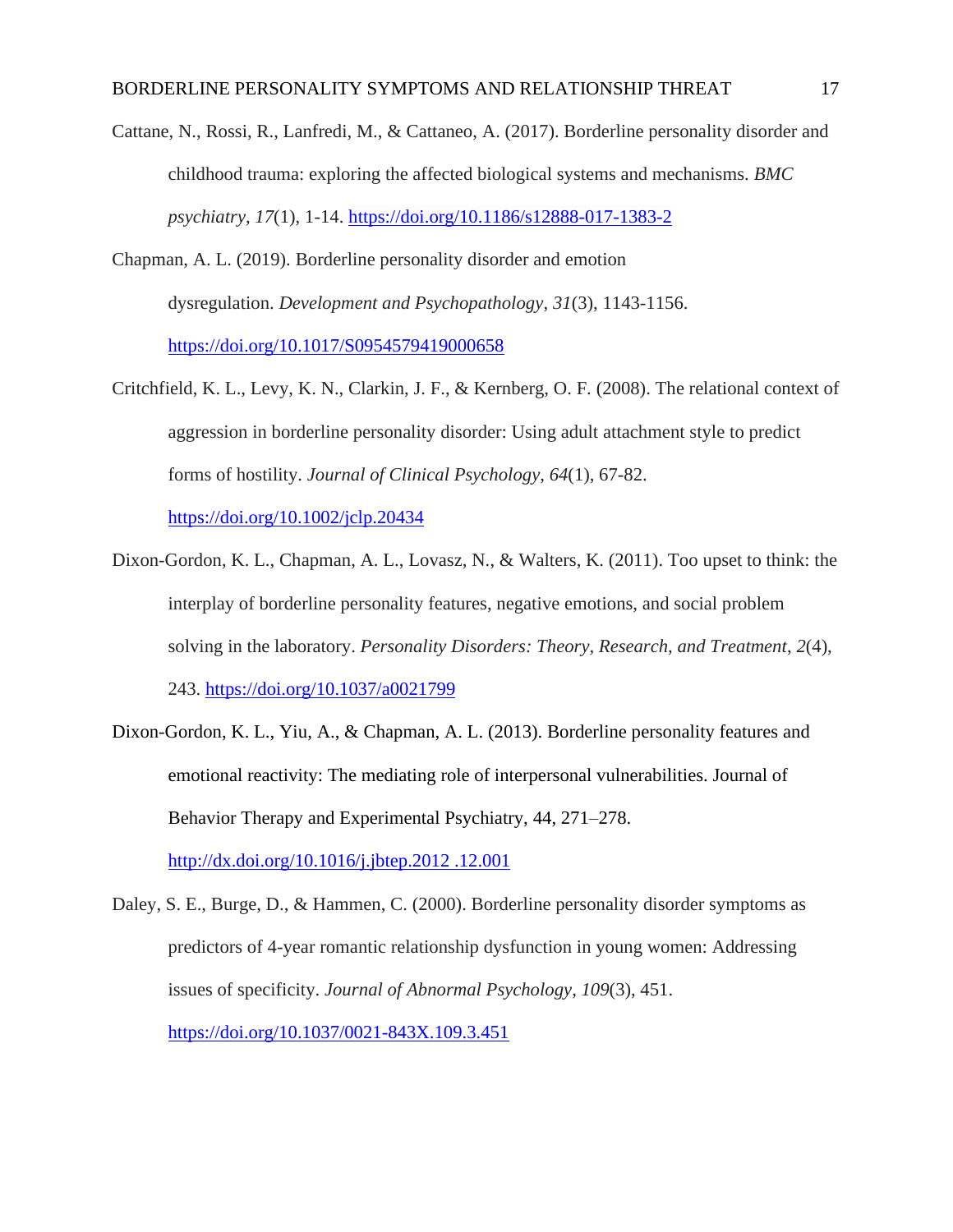Delorme, A. & Makeig, S. (2004). EEGLAB: an open-source toolbox for analysis of single-trial EEG dynamics. *Journal of Neuroscience Methods*, *134*(9), 21. <https://doi.org/10.1016/j.jneumeth.2003.10.009>

Endrass, T., Riesel, A., Kathmann, N., & Buhlmann, U. (2014). Performance monitoring in obsessive–compulsive disorder and social anxiety disorder. *Journal of Abnormal Psychology, 123*(4), 705–714. [https://doi.org/10.1037/abn0000012](https://psycnet.apa.org/doi/10.1037/abn0000012)

Fischer, AG, Klein, TA, Ullsperger, M. Comparing the error-related negativity across groups: The impact of error- and trial-number differences. *Psychophysiology.* 2017; 54: 998– 1009. <https://doi.org/10.1111/psyp.12863>

Fisher, H. E., Brown, L. L., Aron, A., Strong, G., & Mashek, D. (2010). Reward, addiction, and

emotion regulation systems associated with rejection in love. *Journal of neurophysiology*, *104*(1), 51-60.<https://doi.org/10.1152/jn.00784.2009>

- Gardner, K., & Qualter, P. (2009). Reliability and validity of three screening measures of borderline personality disorder in a nonclinical population. *Personality and Individual Differences*, *46*(5-6), 636-64.<https://doi.org/10.1016/j.paid.2009.01.005>
- Ghiasi, H., Mohammadi, A., & Zarrinfar, P. (2016). An investigation into the roles of theory of mind, emotion regulation, and attachment styles in predicting the traits of borderline personality disorder. *Iranian Journal of Psychiatry*, *11*(4), 206.

<https://www.ncbi.nlm.nih.gov/pubmed/28050180>

Grady, M. D., Levenson, J. S., & Bolder, T. (2017). Linking adverse childhood effects and attachment: A theory of etiology for sexual offending. *Trauma, Violence, & Abuse*, *18*(4), 433-444.<https://doi.org/10.1177%2F1524838015627147>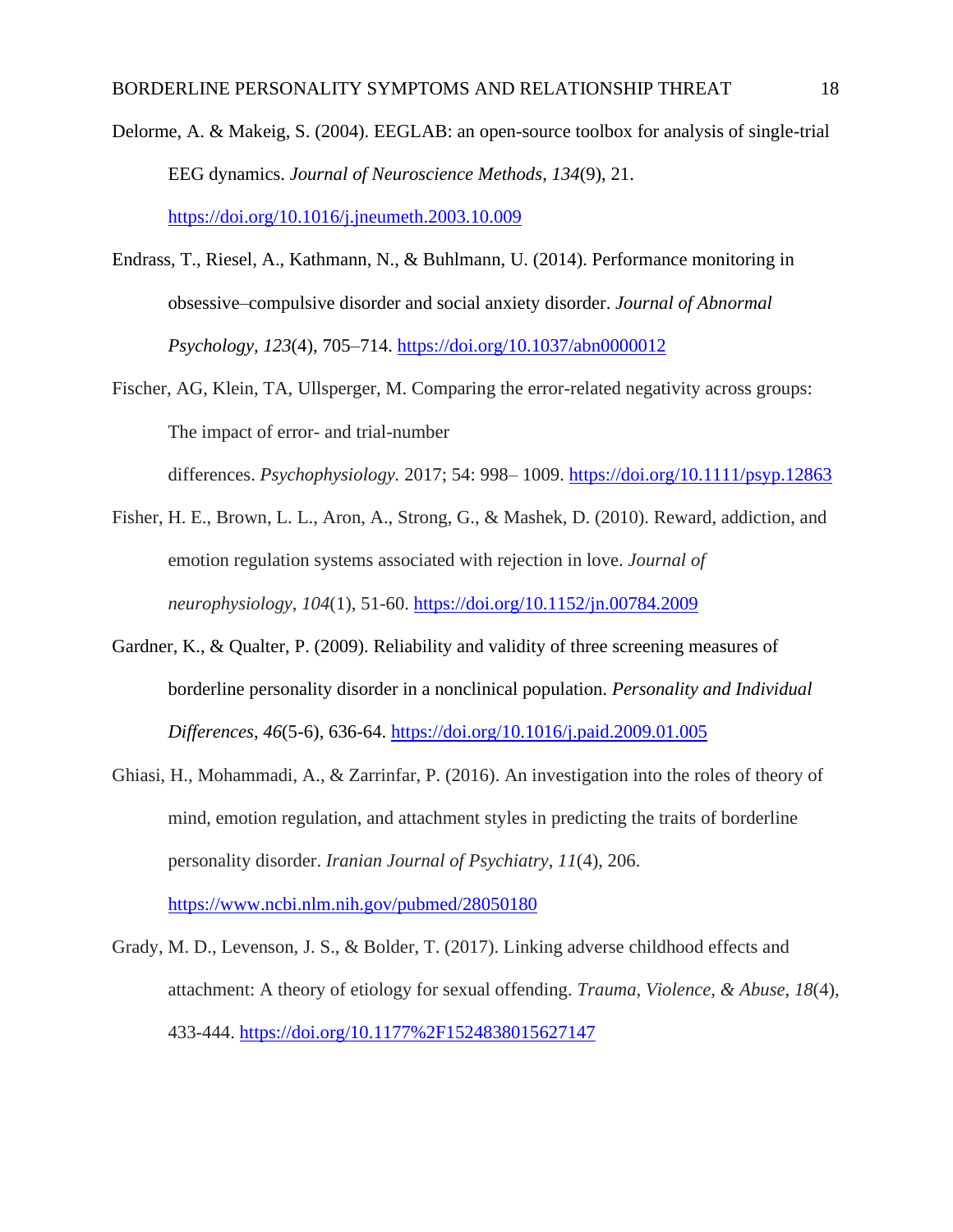- Graham, J.M., Diebels, K.J., Barnow, Z.B., 2011. The reliability of relationship satisfaction: a reliability generalization meta-analysis. *Journal of Family Psychology*, *25*(1), 39–48. <https://doi.org/10.1037/a0022441>
- Güngör, D., & Bornstein, M. H. (2010). Culture-general and-specific associations of attachment avoidance and anxiety with perceived parental warmth and psychological control among Turk and Belgian adolescents. *Journal of Adolescence*, *33*(5), 593-602. <https://doi.org/10.1016/j.adolescence.2009.12.005>
- Hajcak, G., MacNamara, A., & Olvet, D. M. (2010). Event-related potentials, emotion, and emotion regulation: an integrative review. *Developmental neuropsychology*, *35*(2), 129- 155.<https://doi.org/10.1080/87565640903526504>
- Haliczer, L. A., Woods, S. E., & Dixon-Gordon, K. L. (2021). Emotion regulation difficulties and interpersonal conflict in borderline personality disorder. *Personality Disorders: Theory, Research, and Treatment*, *12*(4), 347.<https://doi.org/10.1037/per0000436>
- Hashworth, T., Reis, S., & Grenyer, B. F. (2021). Personal Agency in Borderline Personality Disorder: The Impact of Adult Attachment Style. *Frontiers in Psychology*, *12*, 2224. <https://doi.org/10.3389/fpsyg.2021.669512>
- Hayes, A. F. (2022). Introduction to mediation, moderation, and conditional process analysis: A regression-based approach.  $3<sup>rd</sup>$  edition). Guilford Press.
- Jacobo, M. C., Blais, M. A., Baity, M. R., & Harley, R. (2007). Concurrent validity of the Personality Assessment Inventory Borderline scales in patients seeking dialectical behavior therapy. *Journal of Personality Assessment, 88,* 74–80. <http://dx.doi.org/10.1080/00223890709336837>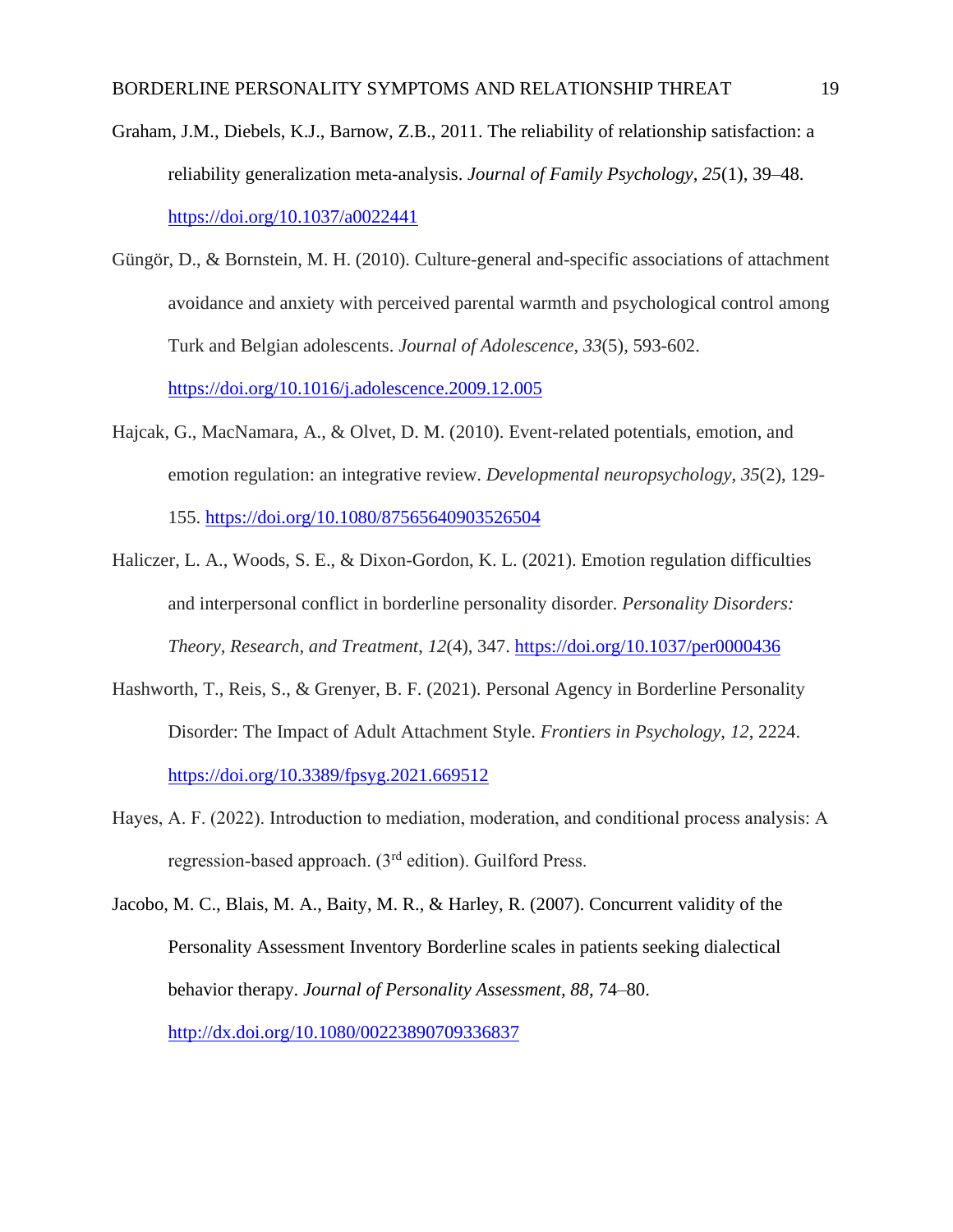- Jordan, C. D., Stewart, R. A., Brush, C. J., Cougle, J. R., & Hajcak, G. (2021). Appearance concerns are uniquely associated with LPP amplitude to pictures of oneself. *Social cognitive and affective neuroscience*.<https://doi.org/10.1093/scan/nsab115>
- Kinney, K. L., Burkhouse, K. L., & Klumpp, H. (2019). Self-report and neurophysiological indicators of emotion processing and regulation in social anxiety disorder. *Biological psychology*, *142*, 126-131.<https://doi.org/10.1016/j.biopsycho.2019.01.019>
- Korzekwa, M.I., Dell, P.F. & Pain, C. Dissociation and borderline personality disorder: An update for clinicians. *Curr Psychiatry Rep* **11,** 82–88 (2009). <https://doi.org/10.1007/s11920-009-0013-1>
- Krause-Utz, A., Elzinga, B. Current Understanding of the Neural Mechanisms of Dissociation in Borderline Personality Disorder. *Curr Behav Neurosci Rep* **5,** 113–123 (2018). <https://doi.org/10.1007/s40473-018-0146-9>
- Krause-Utz, A., Frost, R., Chatzaki, E., Winter, D., Schmahl, C., & Elzinga, B. M. (2021). Dissociation in Borderline Personality Disorder: Recent Experimental, Neurobiological Studies, and Implications for Future Research and Treatment. *Current psychiatry reports*, *23*(6), 37.<https://doi.org/10.1007/s11920-021-01246-8>
- Kujawa, A., Klein, D. N., & Hajcak, G. (2012). Electrocortical reactivity to emotional images and faces in middle childhood to early adolescence. *Developmental cognitive neuroscience*, *2*(4), 458-467. <https://doi.org/10.1016/j.dcn.2012.03.005>
- Kurdi, B., Lozano, S., & Banaji, M. R. (2017). Introducing the Open Affective Standardized Image Set (OASIS). *Behavior research methods*, *49*(2), 457–470. <https://doi.org/10.3758/s13428-016-0715-3>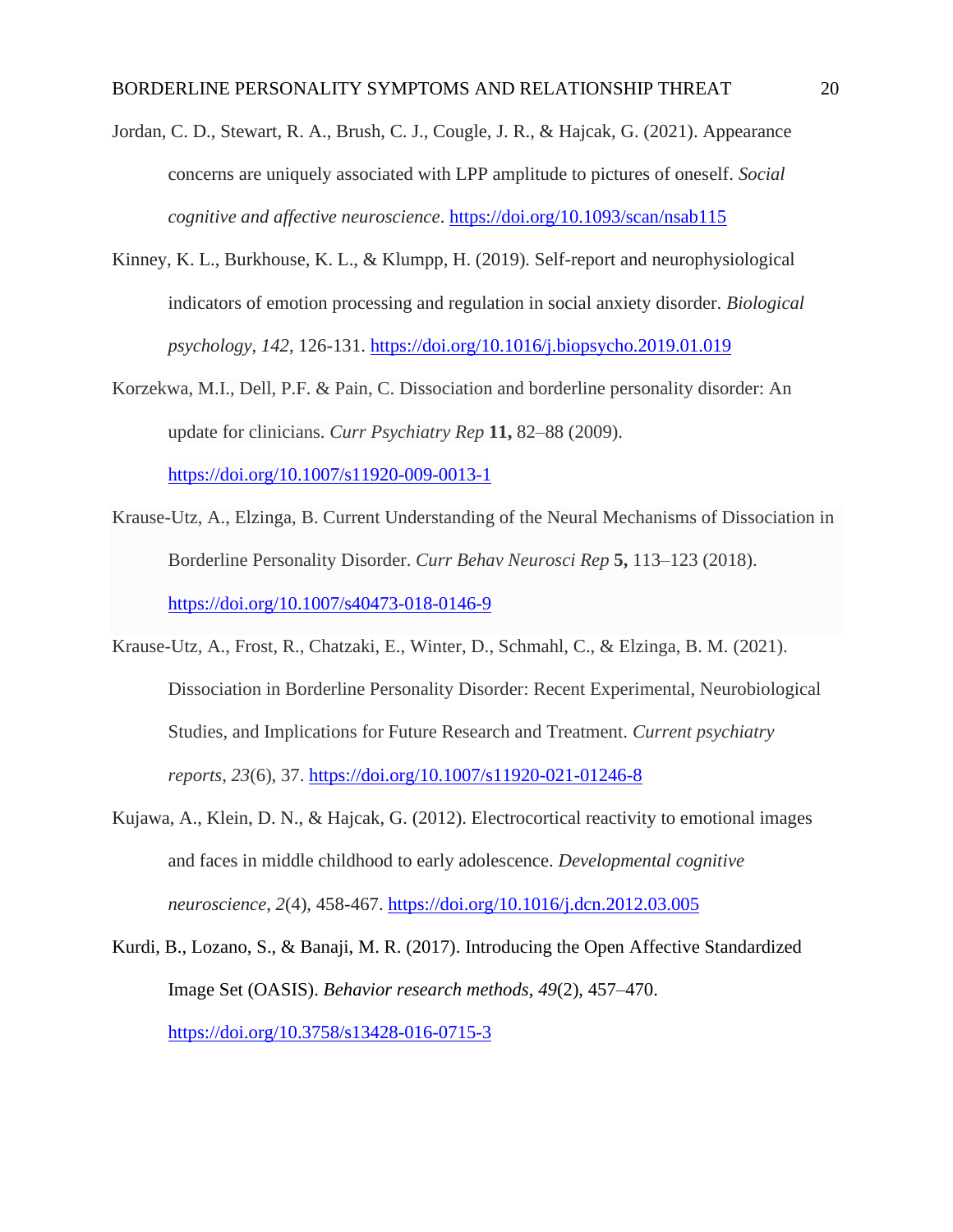- Langeslag, S. J., Hopstaken, J. F., & Van Strien, J. W. (2020). The effect of fearful expressions on recognition memory for faces: Behavioral and electrophysiological data. *International Journal of Psychophysiology*, *152*, 53-61.<https://doi.org/10.1016/j.ijpsycho.2020.04.004>
- Levy, K. N. (2005). The implications of attachment theory and research for understanding borderline personality disorder. *Development and psychopathology*, *17*(4), 959-986. <https://doi.org/10.1017/S0953579405050455>
- Linehan, M. M. (1987). Dialectical behavior therapy for borderline personality disorder: Theory and method. *Bulletin of the Menninger Clinic*, *51*(3), 261.<https://doi.org/info:doi/>
- Lopez-Calderon, J., & Luck, S. J. (2014). ERPLAB: an open-source toolbox for the analysis of event-related potentials. *Frontiers in human neuroscience*, *8*, 213. <https://doi.org/10.3389/fnhum.2014.00213>
- Macintosh, H.B., Godbout, N., & Dubash, N. (2015). Borderline Personality Disorder: Disorder of Trauma or Personality, a Review of the Empirical Literature. *Canadian Psychology, 56*, 227.<http://dx.doi.org/10.1037/cap0000028>
- MacNamara, A., Jackson, T. B., Fitzgerald, J. M., Hajcak, G., & Phan, K. L. (2019). Working memory load and negative picture processing: neural and behavioral associations with panic, social anxiety, and positive affect. *Biological Psychiatry: Cognitive Neuroscience and Neuroimaging*, *4*(2), 151-159.<https://doi.org/10.1016/j.bpsc.2018.04.005>
- McCrory, E. J., De Brito, S. A., Sebastian, C. L., Mechelli, A., Bird, G., Kelly, P. A., & Viding, E. (2011). Heightened neural reactivity to threat in child victims of family violence. *Current Biology*, *21*(23), R947-R948.<https://doi.org/10.1016/j.cub.2011.10.015>
- Miano, A., Fertuck, E. A., Roepke, S., & Dziobek, I. (2016). Romantic relationship dysfunction in borderline personality disorder—a naturalistic approach to trustworthiness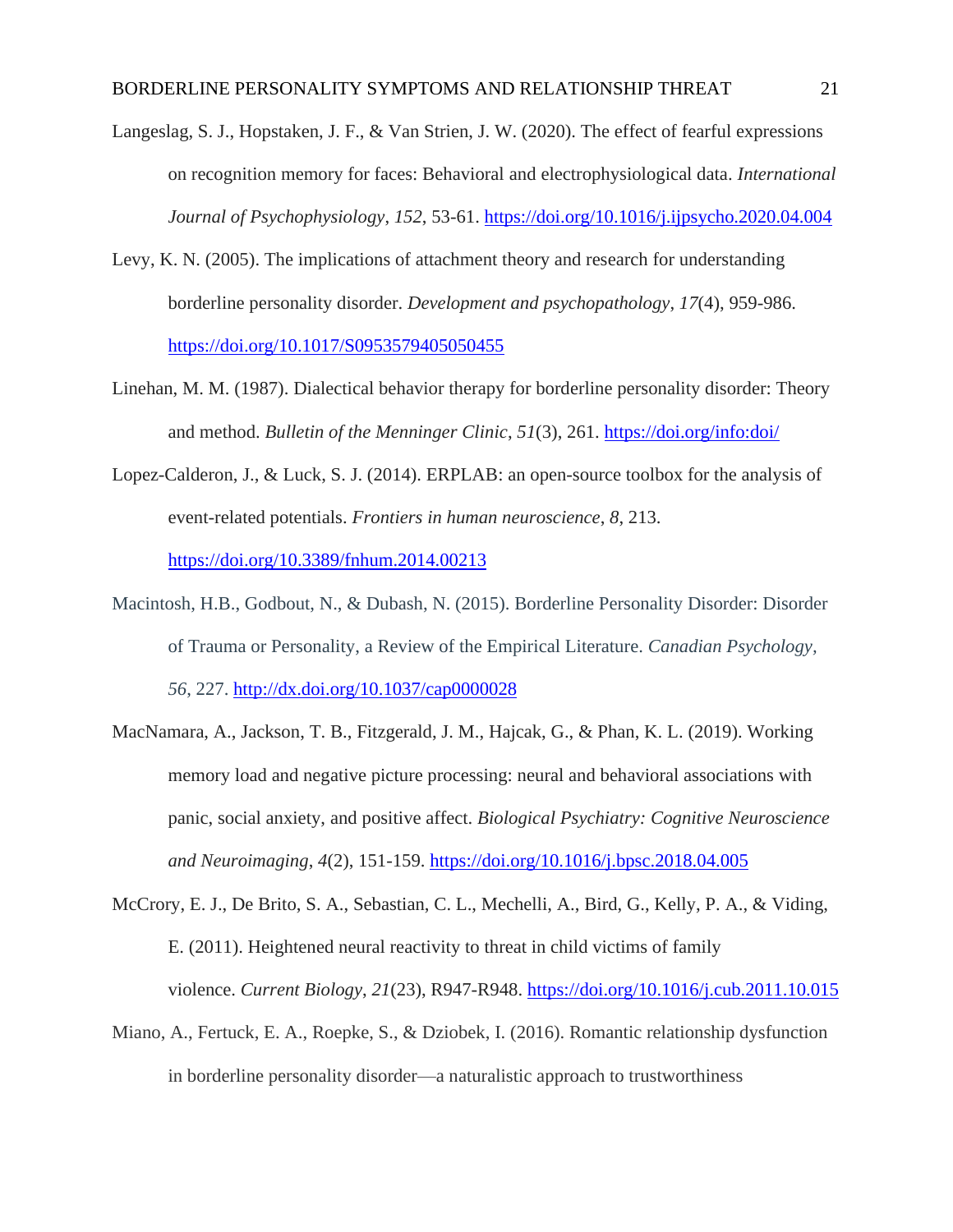## BORDERLINE PERSONALITY SYMPTOMS AND RELATIONSHIP THREAT 22

perception. *Personality Disorders: Theory, Research, and Treatment, 8*(3), 281– 286. <https://psycnet.apa.org/doi/10.1037/per0000196>

- Miano, A., Grosselli, L., Roepke, S., & Dziobek, I. (2017). Emotional dysregulation in borderline personality disorder and its influence on communication behavior and feelings in romantic relationships. *Behaviour research and therapy*, *95*, 148-157. <https://doi.org/10.1016/j.brat.2017.06.002>
- Morey, L. C. (2014). Borderline features are associated with inaccurate trait selfestimations. *Borderline Personality Disorder and Emotion Dysregulation*, *1*(1), 1-6. <https://doi.org/10.1186/2051-6673-1-4>
- Morey, L. C. (1991). The Personality Assessment Inventory professional manual. Odessa, FL: Psychological Assessment Resources.
- Moser, J. S., Hajcak, G., Bukay, E., & Simons, R. F. (2006). Intentional modulation of emotional responding to unpleasant pictures: an ERP study. *Psychophysiology*, *43*(3), 292-296. <https://doi.org/10.1111/j.1469-8986.2006.00402.x>
- Murray, S. L., Rose, P., Bellavia, G. M., Holmes, J. G., & Kusche, A. G. (2002). When rejection stings: how self-esteem constrains relationship-enhancement processes. *Journal of personality and social psychology*, *83*(3), 556. [https://doi.org/10.1037//0022-](https://doi.org/10.1037/0022-3514.83.3.556) [3514.83.3.556](https://doi.org/10.1037/0022-3514.83.3.556)
- Norona, J. C., Scharf, M., Welsh, D. P., & Shulman, S. (2018). Predicting post-breakup distress and growth in emerging adulthood: The roles of relationship satisfaction and emotion regulation. *Journal of adolescence*, *63*, 191-193. <https://doi.org/10.1016/j.adolescence.2018.01.001>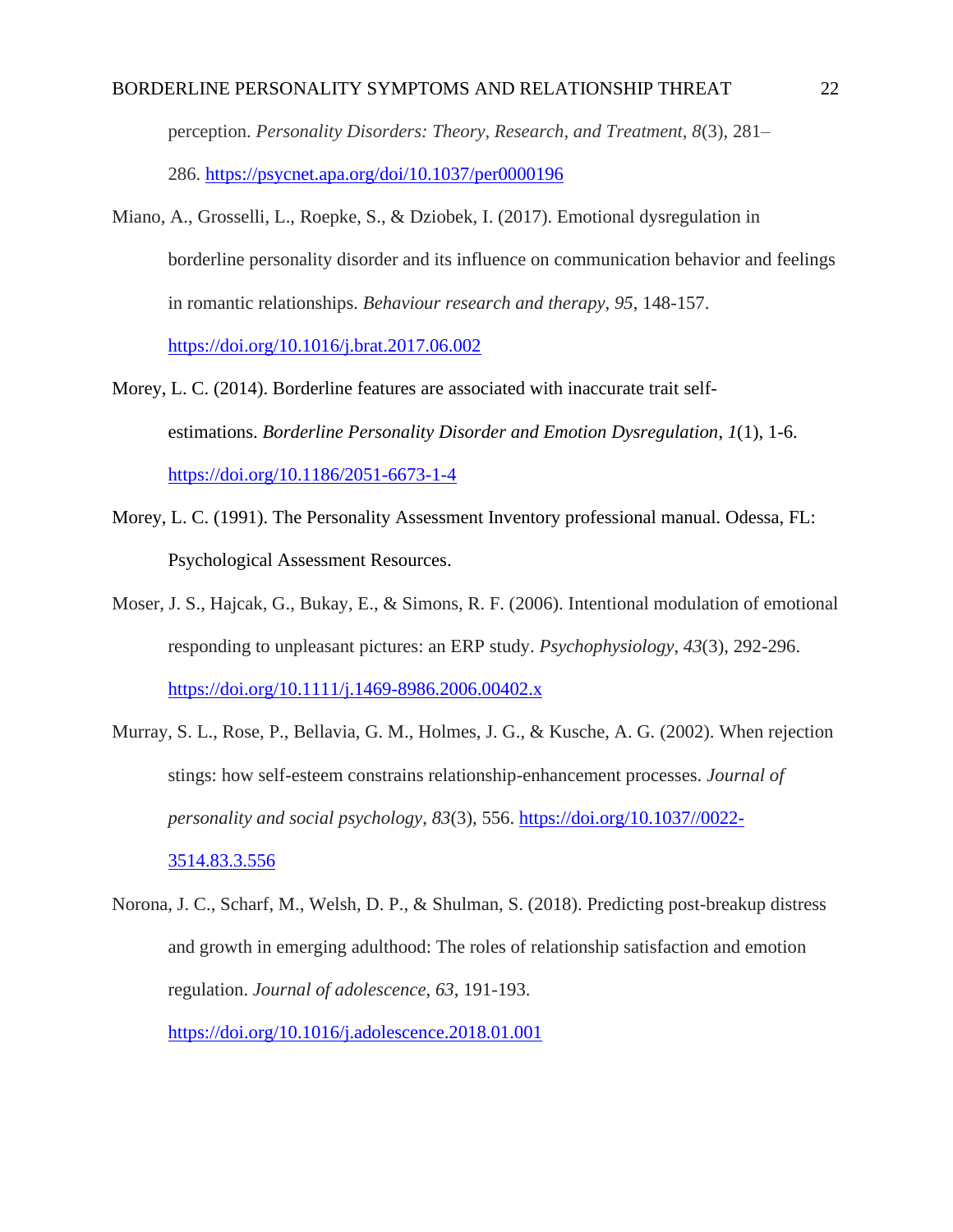Palmwood, E. N., & Simons, R. F. (2021). Unsupportive romantic partner behaviors increase neural reactivity to mistakes. *International Journal of Psychophysiology*, *170*, 12-19. <https://doi.org/10.1016/j.ijpsycho.2021.09.008>

- Rohner, R. P., & Ali, S. (2020). Parental acceptance-rejection questionnaire (PARQ). *Encyclopedia of personality and individual differences*, 3425-3427. [https://doi.org/10.1007/978-3-319-24612-3\\_56](https://doi.org/10.1007/978-3-319-24612-3_56)
- Rohner, R. P., & Brothers, S. A. (1999). Perceived parental rejection, psychological maladjustment, and borderline personality disorder. *Journal of Emotional Abuse*, *1*(4), 81-95. [https://doi.org/10.1300/J135v01n04\\_05](https://doi.org/10.1300/J135v01n04_05)
- Rohner, R. P., & Pettengill, S. M. (1985). Perceived parental acceptance-rejection and parental control among Korean adolescents. *Child development*, 524-528.<https://doi.org/1129739>
- Sadikaj, G., Moskowitz, D. S., Russell, J. J., Zuroff, D. C., & Paris, J. (2013). Quarrelsome behavior in borderline personality disorder: influence of behavioral and affective reactivity to perceptions of others. *Journal of abnormal psychology*, *122*(1), 195. <https://doi.org/10.1037/a0030871>
- Schimmenti, A., & Bifulco, A. (2015). Linking lack of care in childhood to anxiety disorders in emerging adulthood: the role of attachment styles. *Child and Adolescent Mental Health*, *20*(1), 41-48.<https://doi.org/10.1111/camh.12051>
- Schupp, H. T., Schmälzle, R., Flaisch, T., Weike, A. I., & Hamm, A. O. (2012). Affective picture processing as a function of preceding picture valence: An ERP analysis. *Biological psychology*, *91*(1), 81-87. <https://doi.org/10.1016/j.biopsycho.2012.04.006>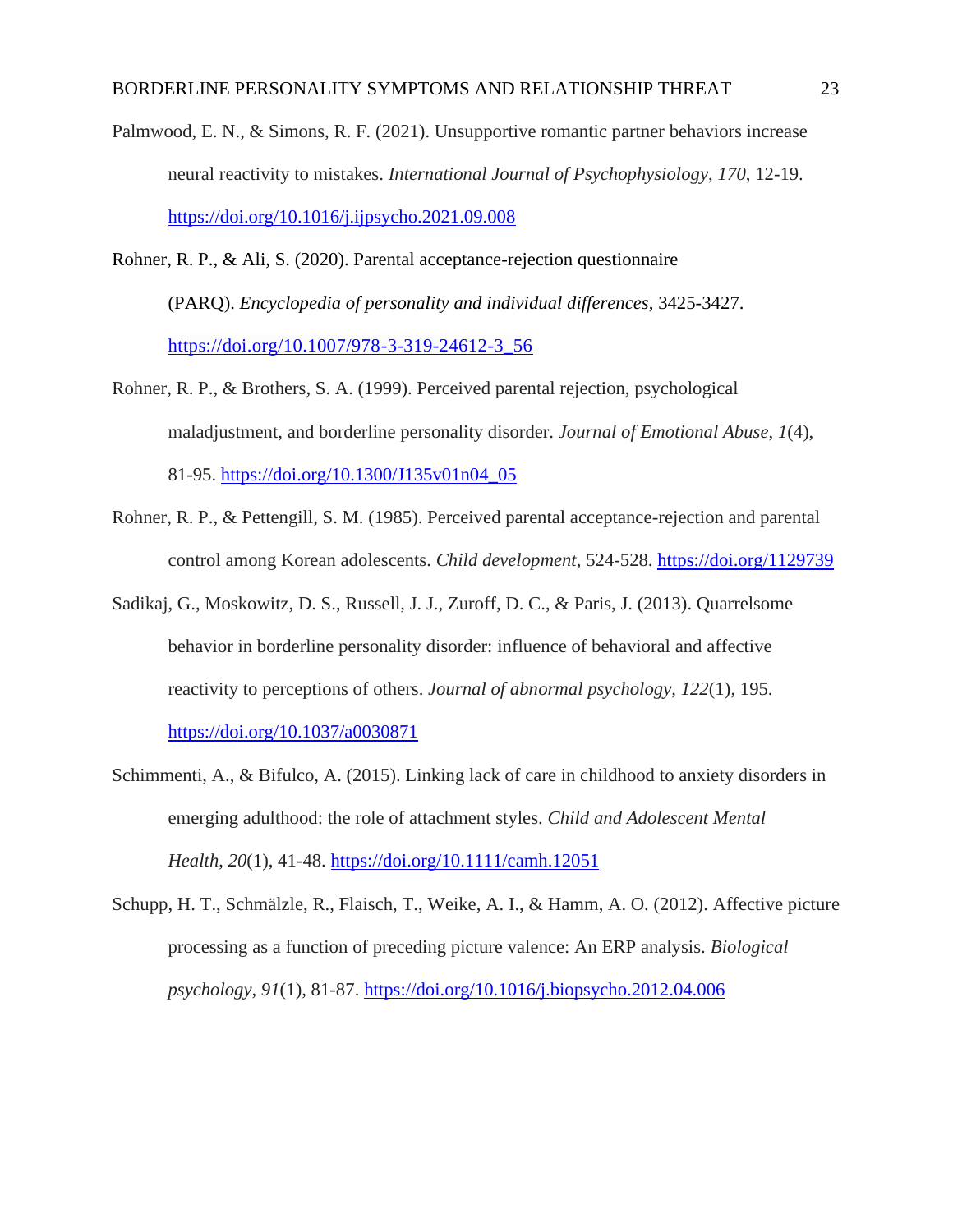Scott, L. N., Levy, K. N., & Pincus, A. L. (2009). Adult attachment, personality traits, and borderline personality disorder features in young adults. *Journal of personality disorders*, *23*(3), 258-280.<https://doi.org/10.1521/pedi.2009.23.3.258>

- Sharp, C. (2016). Current trends in BPD research as indicative of a broader sea-change in psychiatric nosology. *Personality Disorders: Theory, Research, and Treatment*, *7*(4), 334.<https://psycnet.apa.org/doi/10.1037/per0000199>
- Speed, B. C., Jackson, F., Nelson, B. D., Infantolino, Z. P., & Hajcak, G. (2017). Unpredictability increases the error-related negativity in children and adolescents. *Brain and cognition*, *119*, 25-31.<https://doi.org/10.1016/j.bandc.2017.09.006>
- Venta, A., Kenkel-Mikelonis, R., & Sharp, C. (2012). A preliminary study of the relation between trauma symptoms and emerging BPD in adolescent inpatients. *Bulletin of the Menninger Clinic*, *76*(2), 130-146.<https://doi.org/10.1521/bumc.2012.76.2.130>
- Weaver, T. L., & Clum, G. A. (1993). Early family environments and traumatic experiences associated with borderline personality disorder. *Journal of Consulting and Clinical Psychology*, *61*(6), 1068. [https://doi.org/10.1037//0022-006x.61.6.1068](https://doi.org/10.1037/0022-006x.61.6.1068)
- Zhang, J., Lau, E.Y.Y. & Hsiao, J.Hw. Using emotion regulation strategies after sleep deprivation: ERP and behavioral findings. *Cogn Affect Behav Neuroci* 19, 238-295 (2019).<https://doi.org/10.3758/s13415-018-00667-y>
- Zhou, X., Pan, Y., Zhang, R., Bei, L., & Li, X. (2021). Mortality threat mitigates interpersonal competition: an EEG-based hyperscanning study. *Social cognitive and affective neuroscience*, *16*(6), 621-631. <https://doi.org/10.1093/scan/nsab033>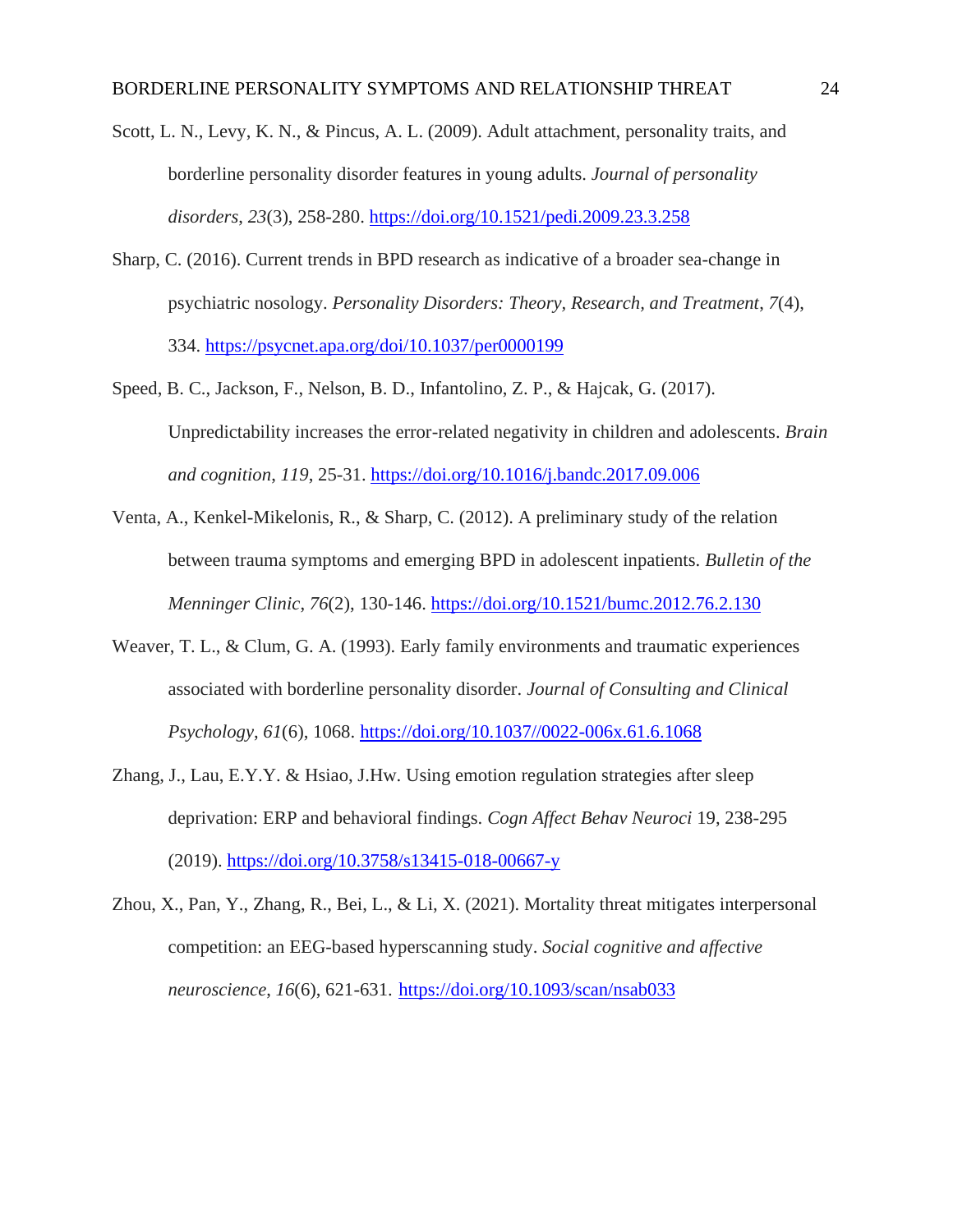# **Table 1**

*Demographic Information*

| <b>Baseline Characteristic</b> | n                | %                        |
|--------------------------------|------------------|--------------------------|
| Gender                         |                  |                          |
| Female                         | 19               | 76                       |
| Male                           | 5                | 20                       |
| Non-binary                     | 1                | 4                        |
| <b>Sexual Orientation</b>      |                  |                          |
| Straight                       | 18               | 72                       |
| <b>Bisexual</b>                | 5                | 20                       |
| Pansexual                      | $\overline{2}$   | 8                        |
| Ethnicity                      |                  |                          |
| White                          | 18               | 72                       |
| <b>Black</b>                   | 1                | 4                        |
| Asian American                 | 1                | 4                        |
| Native American                |                  | $\overline{\mathcal{A}}$ |
| Hispanic or Latine             | 4                | 16                       |
| <b>Biracial or Multiracial</b> | $_{0}$           | $\theta$                 |
| Other                          | 0                | 0                        |
|                                | M                | <b>SD</b>                |
| Age (years)                    | 19.46            | 2.36                     |
|                                | $\boldsymbol{M}$ | <b>SD</b>                |
| Relationship length (days)     | 399.80           | 365.35                   |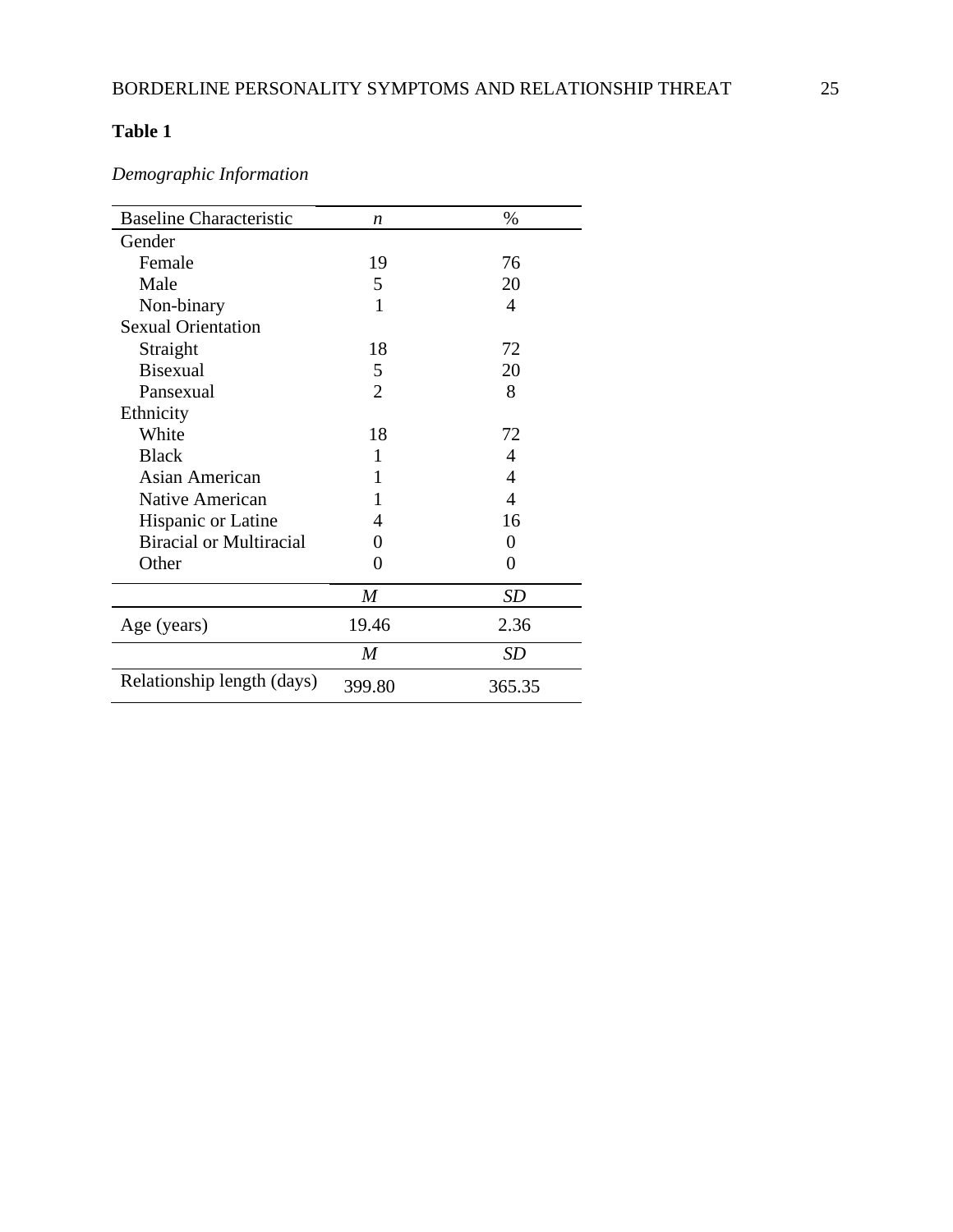# **Table 2**

| Variable       | M     | SD    |
|----------------|-------|-------|
| PAI-BOR        | 27.67 | 10.20 |
| <b>PARO</b>    | 39.43 | 16.77 |
| LPP_LookNeg    | 3.91  | 3.90  |
| LPP_LookNeut   | 2.78  | 3.40  |
| <b>LPPdiff</b> | 1.08  | 3.18  |

*Means and Standard Deviations for All Variables*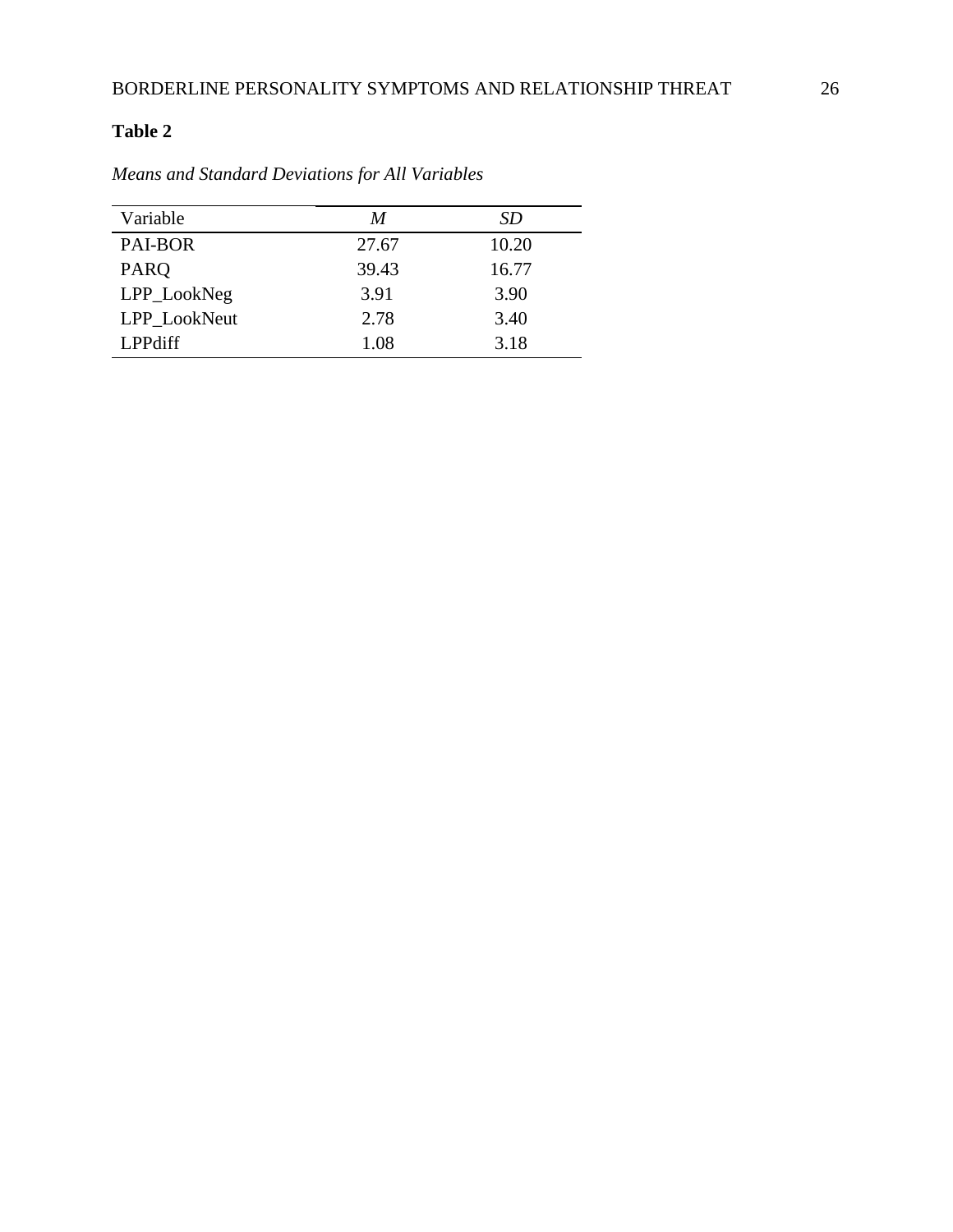# **Figure 1**

*LPP at Centroparietal ROI for "Look Negative" and "Look Neutral" Trials*